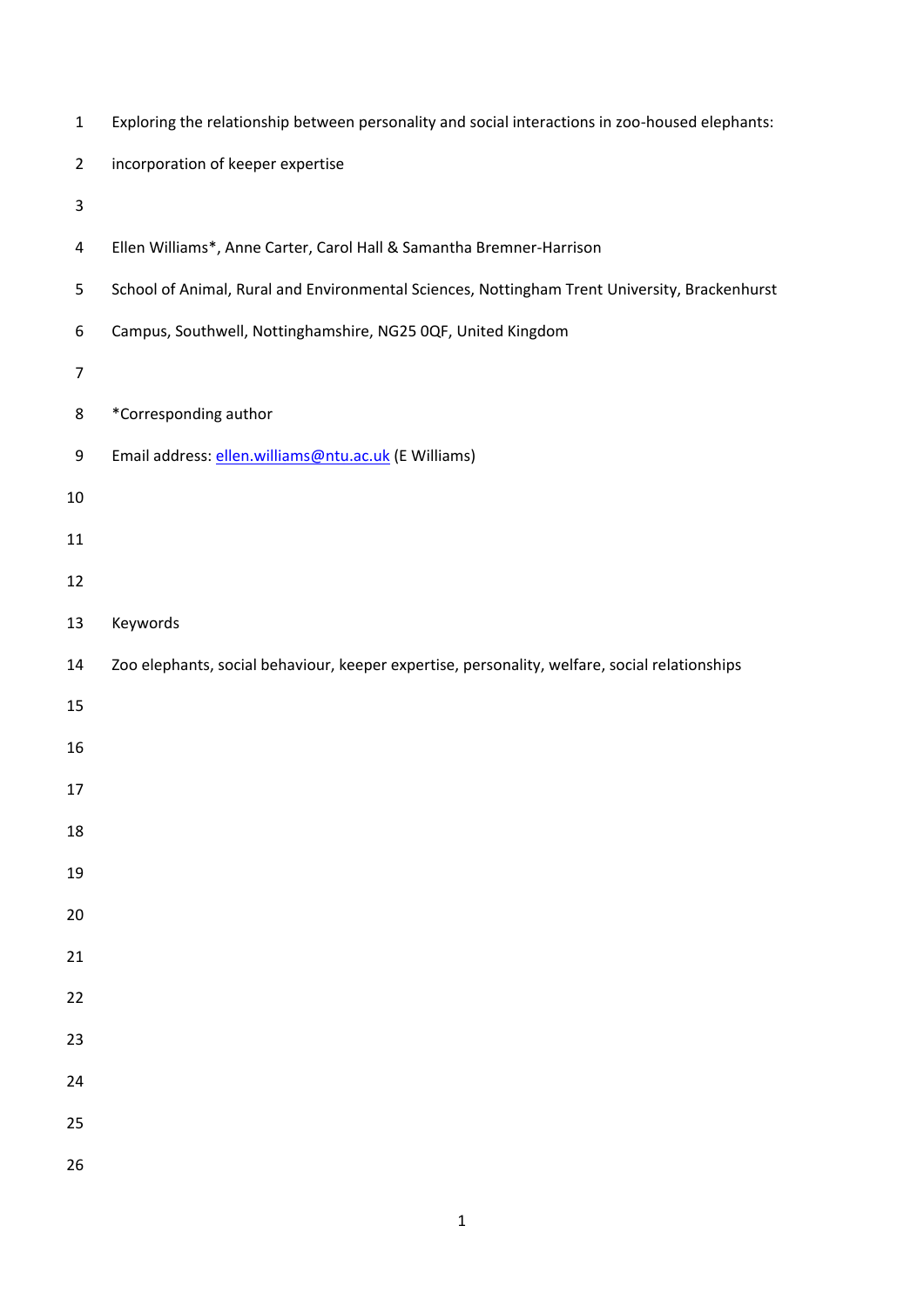Abstract

 Individual animal personalities affect experiences of zoo environments, and thus potentially welfare. Incorporating keeper knowledge of animal personality in a reliable way has great value in optimising welfare in zoo-housed animals. Assessment of animal personality has been used to predict group compatibility and social relationships in a number of species including rhinoceros, gorilla and chimpanzees, and there is potential to do the same with zoo elephants. This study identified elephant personalities using keeper ratings, and investigated the relationship between personality and social interactions in zoo elephants. Behavioural data were collected over a period of 12 months at seven study facilities (January 2016 – February 2017). Subjects were 10 African (1 male: 9 females) and 19 Asian (3 male: 16 female) elephants housed at zoos and safari parks in the UK and Ireland. Each subject was rated using an elephant personality assessment questionnaire, comprising 21 personality adjectives with a visual analogue scale. Personality assessments were completed by 27 keepers. Reliability across keepers was established for nine adjectives and a principal components analysis revealed three personality components: 'attentiveness', 'sociable' and 'engaged with the environment'. Correlations were observed between keeper scores of sociability and social 42 interactions (p<0.05). Elephants considered more sociable by keepers interacted positively with a greater proportion of elephants in the herd than less sociable elephants (p<0.05). Current Secretary of States Standards of Modern Zoo Practice (SSSMZP) elephant management guidelines include the need for long-term management plans, including elephant behavioural profiles and herd compatibility assessments. The results show that sociability as identified by keepers relates to social interactions, illustrating the importance of inclusion of personality assessment in management plans. Future work should build on these findings; applying keeper ratings of elephant personality to a larger sample size, and exploring potential as a predictive tool in compatibility assessments. Such a measure would help to increase the chance of successful social group formation contributing to positive zoo elephant welfare.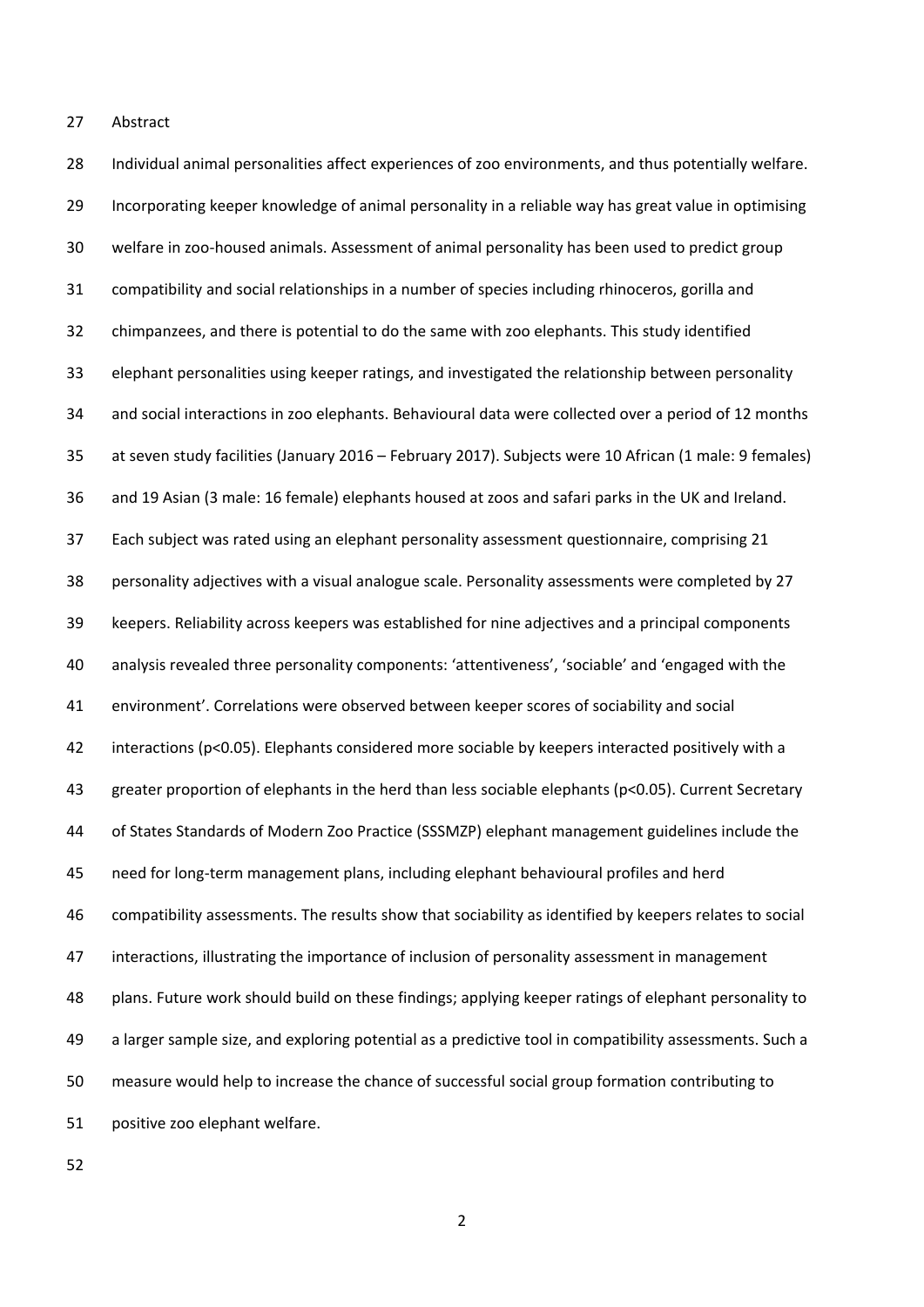## **1. Introduction**

 Personality is defined as 'individual differences in behaviour that are thought to be stable across time and situations' (Powell & Gartner, 2011). Personality is indicative of coping ability (Gartner & Weiss, 2018), and individual personalities affect how animals perceive and subsequently experience zoo environments (Hosey *et al*., 2013; Watters *et al*., 2017). Catering for individual personality and understanding group dynamics is important in social and enclosure management, in order to remove the 'guesswork' from management decisions (Gartner & Weiss, 2018) and optimise welfare of zoo animals (Racevska & Hill, 2017). Zoo animal personality is being increasingly investigated in a number of species, including chimpanzees (*Pan troglodytes*), black rhinoceros (*Diceros bicornis*), cheetah (*Acinonyx jubatus*) and giant panda (*Ailuropoda melanoleuca*) (Tetley & O'Hara, 2012). Keepers can use knowledge of individual personality to identify appropriate roles within a group for individuals e.g. identifying social compatibility or who to transport to a new facility (Horback *et al*., 2014). Personality traits have been used to predict pair or group compatibility and improve mating success (Carlstead *et al*., 1999; Fox & Millam, 2014; Martin-Wintle *et al*., 2017). Personality traits have also been used to successfully predict friendships in chimpanzees; friendships were more likely in individuals with similar sociability and boldness scores (Massen & Koski, 2014). Zoo animal personality is most frequently assessed by 'rating' behaviour (Tetley & O'Hara, 2012; Watters & Powell, 2012). This method involves human observers (keepers) rating an animal's behavioural tendencies along a number of dimensions, based on their experience with the individual (Highfill et al., 2010). The use of keeper ratings to study personality in zoo animals makes it possible to measure traits and capture expert knowledge in a standardised and repeatable manner (Gartner & Weiss, 2018). Keeper ratings have been identified as a reliable and valid means of determining

 personality in zoo-housed African and Asian elephants (Grand *et al*., 2012; Yasui *et al*., 2013) and in wild African elephants (Lee & Moss, 2012). Elephant personalities demonstrate temporal stability (Horback *et al*., 2013). They have an underlying biological basis (Yasui *et al*., 2013) and are related to levels of serum cortisol (Grand *et al*., 2012). Capturing the knowledge of keepers is extremely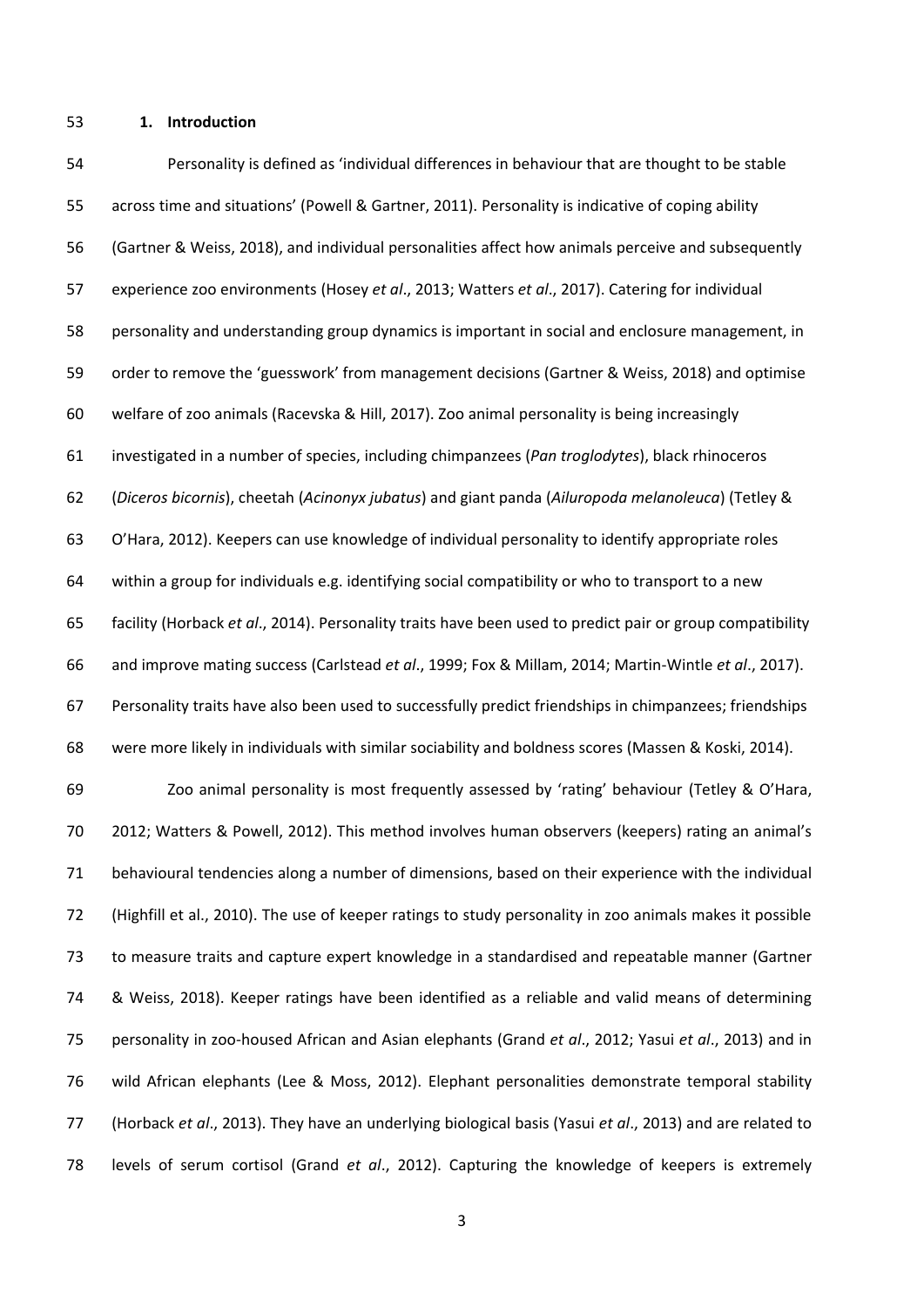important when attempting to identify the needs of zoo animals (Chadwick *et al*., 2017); keepers have an intimate knowledge of the individuals they work with and they can integrate knowledge from a range of situations over a long period of time (Meagher, 2009). In elephants, keepers have reliably predicted social bonds (when social bonds have been assessed using association data) (Bonaparte-Saller & Mench, 2018) and play behaviour (Horback *et al*., 2013).

 Social group cohesion is one of the most difficult aspects of zoo animal welfare and group compatibility can play an important part in the success (or failure) of social groups (Williams *et al*., 2018). Provision of choice in the zoo environment, including choice in social interactions, has been identified as an important criterion to enhance welfare of social animals (Carlstead & Shepherdson, 1994; Chadwick *et al*., 2017; Williams *et al*., 2018). Group compatibility enhances physical safety but can also create positive affective states (Mellor, 2015) and enhance psychological wellbeing of individuals (Horback *et al*., 2014). In zoo elephants, appropriate social groups have been described as one of the best forms of enrichment (Rees, 2000). Research has revealed individual differences in tactile interactions in zoo elephants as well as preferences in social partners (Adams & Berg, 1980; Garai, 1992; Makecha *et al*., 2012).

 Assessment of personality for use in pending zoo transfers may have implications for animal welfare. Researchers have suggested that assessment of personality can be used to increase success and decrease risks when forming new groups of great apes (Gartner & Weiss, 2018). Being able to predict potential social compatibility prior to moving individuals would enable zoo keepers to minimise stress caused to individual animals and increase their long-term welfare. Thus, if keeper ratings of personality can be used to predict social compatibility in elephants, as has been seen in other species, it has value in the introduction of individuals into new groups.

 A link has been established between keeper ratings of social bonds and social association patterns in elephants in US institutions (Bonaparte-Saller & Mench, 2018). To date no work has investigated the relationship between personality as rated by keepers and social interactions in UK and Irish zoo elephants. The aim of this study was to assess individual zoo elephant personalities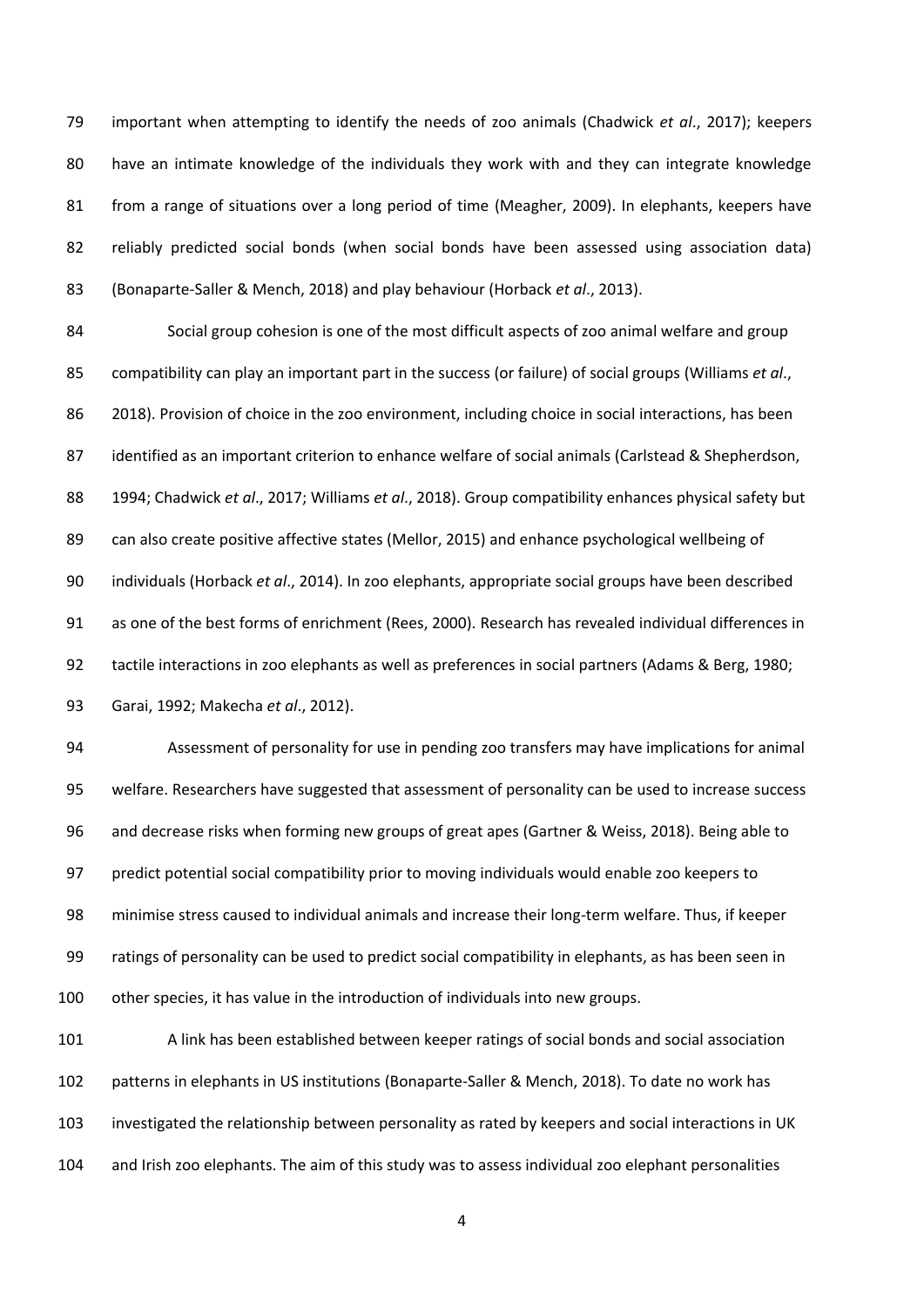using keeper ratings and investigate whether there is a relationship between personality and herd

social interactions. It was hypothesised that social interaction frequency would be related to

personality, and that some elephants would be more sociable than others.

**2. Methods**

2.1.Ethics statement

All research protocols were approved by the Nottingham Trent University School of Animal, Rural

and Environmental Sciences School Ethics Group. Support for the study was obtained from the BIAZA

Research Group and permission to conduct the study was granted by all of the participating zoos

114 prior to the commencement of data collection.

2.2. Subjects and study sites

Subjects were 10 African (1 male: 9 females) and 20 Asian (3 male: 17 female) elephants housed at

seven zoos and safari parks in the UK and Ireland (Table 1). Herd size ranged from 2 to 9. An

additional three individuals housed at two of the study zoos (one at Zoo C and two at Zoo E) could

not be included in the data set due to missing data.

2.3.Data collection

2.3.1. Video recording

 Elephants were identified using visually discernible differences: height, size and shape of ears, length of tail and presence/absence of hair, scars and tattoos. Data were recorded via live and video observations. All live observations were conducted from public viewing areas during zoo visitor hours. Video footage was either provided by the study zoo from existing cameras (Zoo A, C and E), or cameras were temporarily installed on site (Zoo D, F and G). Where cameras were installed, video recordings were made of outdoor enclosures using high definition video cameras with infrared capability (Hikvision IR network camera, Model DS-2CD2632D-IS, Hikvision Europe, The Netherlands). Cameras had a 20m IR light range and recorded at 20FPS onto bespoke recording kits designed by Carnyx Wild (Carnyx Wild, UK). To comply with data protection laws no sound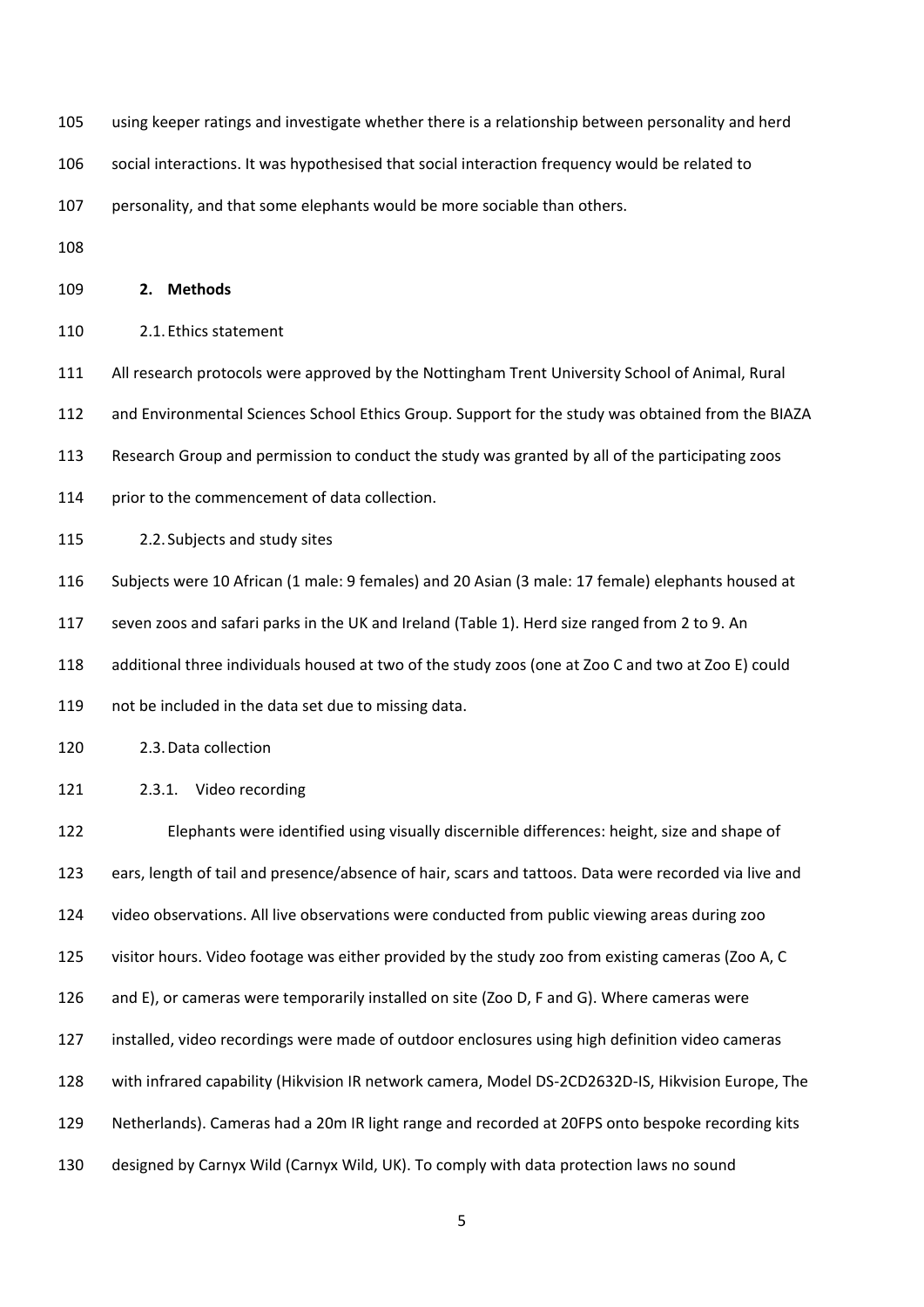recordings were made. A short pilot study was undertaken to determine the most appropriate data collection methods. The main data collection period ran from January 2016 to February 2017. Observations were undertaken by a single observer. Data were collected over a five day period with each day split into 12 x 2-hour periods. Within each 2-hour period data were collected for 1 hour. Observations were stopped whenever elephants were involved in keeper-initiated interactions (e.g. public feeding displays or training). There was a discrepancy in the hours of observations which were able to be undertaken across the study zoos due to external circumstances, e.g. failure of recording equipment, and it not always being possible to view all study elephants for the full duration of each observation period due to enclosure set-ups. Data were therefore analysed as a proportion of total possible observations, to enable comparisons to be made across the study zoos.

2.3.2. Social interactions

 Scan sampling and instantaneous recording with a short inter-scan interval (30 seconds) was employed to reduce sampling bias, e.g. only recording the first elephant to take part in an interaction, or to limit introducing an error in interpretation of the context of the interaction. Social interactions were considered to be positive if they were non-aggressive contact or non-aggressive approaches (e.g. touching with the trunk), and negative if they were instances of aggression or a reaction to aggressive behaviour (e.g. walking away from another elephant) (Garai, 1992). Positive and negative social interactions were then further subdivided into physical and non-physical interactions (Table 2).

2.4.Keeper ratings of elephant personality

 Elephant personality was assessed using the rating method by keepers familiar with the elephants. Following consultation with keepers, modifications were made to an existing questionnaire (Williams *et al*. 2015) to meet study aims. Modifications included removal of terms which may not be considered to be personality traits (e.g. dominant, subordinate) and inclusion of extra options for 'towards keepers' and 'towards elephants' for relevant terms (e.g. affectionate, calm, fearful and play). The final questionnaire comprised 21 adjectives (Table 3). Ratings were made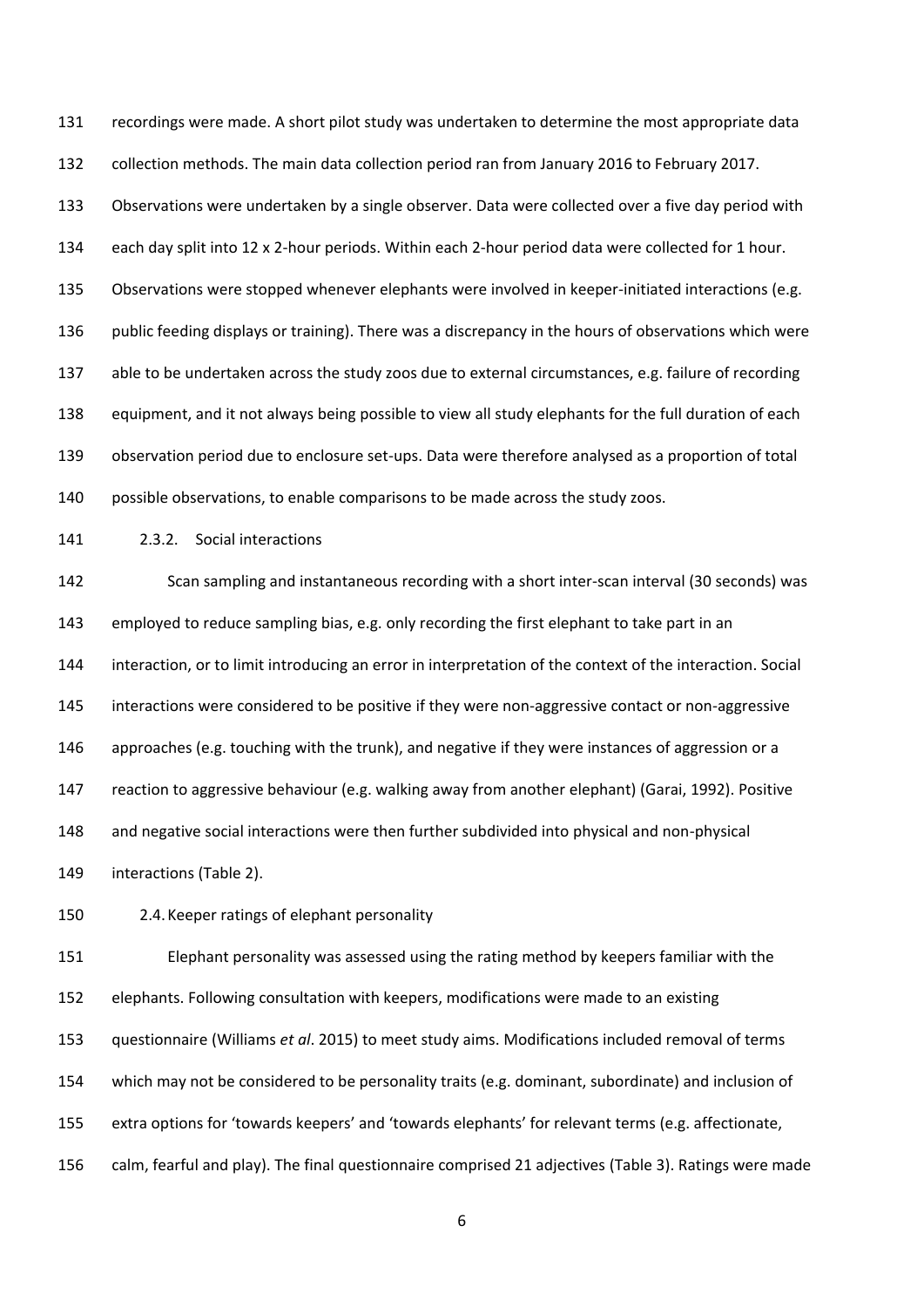on a 10cm visual analogue scale with the anchors 'disagree' (0cm) and 'strongly agree' (10cm). An exact score was determined by measuring the distance (in centimetres, to 1dp) along the line that the rating was placed. Keepers were asked to complete the questionnaires independently of one another. Rating bias was controlled by including a mix of positive and negative traits within the questionnaire. Keepers were asked to state how long they had worked with elephants in general and how long they had worked with the specific herd. Keepers who had worked with elephants or with the specific herd for less than three months (n=1) were excluded from analysis as the assessment required knowledge of the individual over time and in a range of contexts.

2.5. Statistical analysis

2.5.1. Social behaviour

 None of the data were normally distributed (Kolmogorov-Smirnov test, p<0.05) therefore all tests conducted were non-parametric. A Mann-Whitney U test was carried out to investigate the difference in personality component scores and origin, sex, species and whether individuals were related to others in the herd. Spearman's rank correlations were undertaken to look at relationships between the component scores and proportion of individuals in the herd interacted with (positive and negative) and frequency of interactions (physical and non-physical positive and negative). Data were also investigated in terms of dyadic interactions, to assess whether elephants were more likely to spend longer interacting with an elephant to whom they had a similar sociable score. Sociability 175 was split, based on three equal sections, into low  $(0 - 3.3)$ , medium  $(3.4 - 6.6)$  and high  $(6.7 - 10)$  categories. A Kruskal Wallis test with a Dunn post-hoc test for multiple comparisons was used to investigate whether there was a difference between sociability scores of givers/receivers in dyads and frequency of interactions, i.e. whether there was a higher propensity for 'givers' of social interactions to have higher, lower or equal sociability scores to the 'receivers' of the social interactions.

2.5.2. Keeper ratings of elephant personality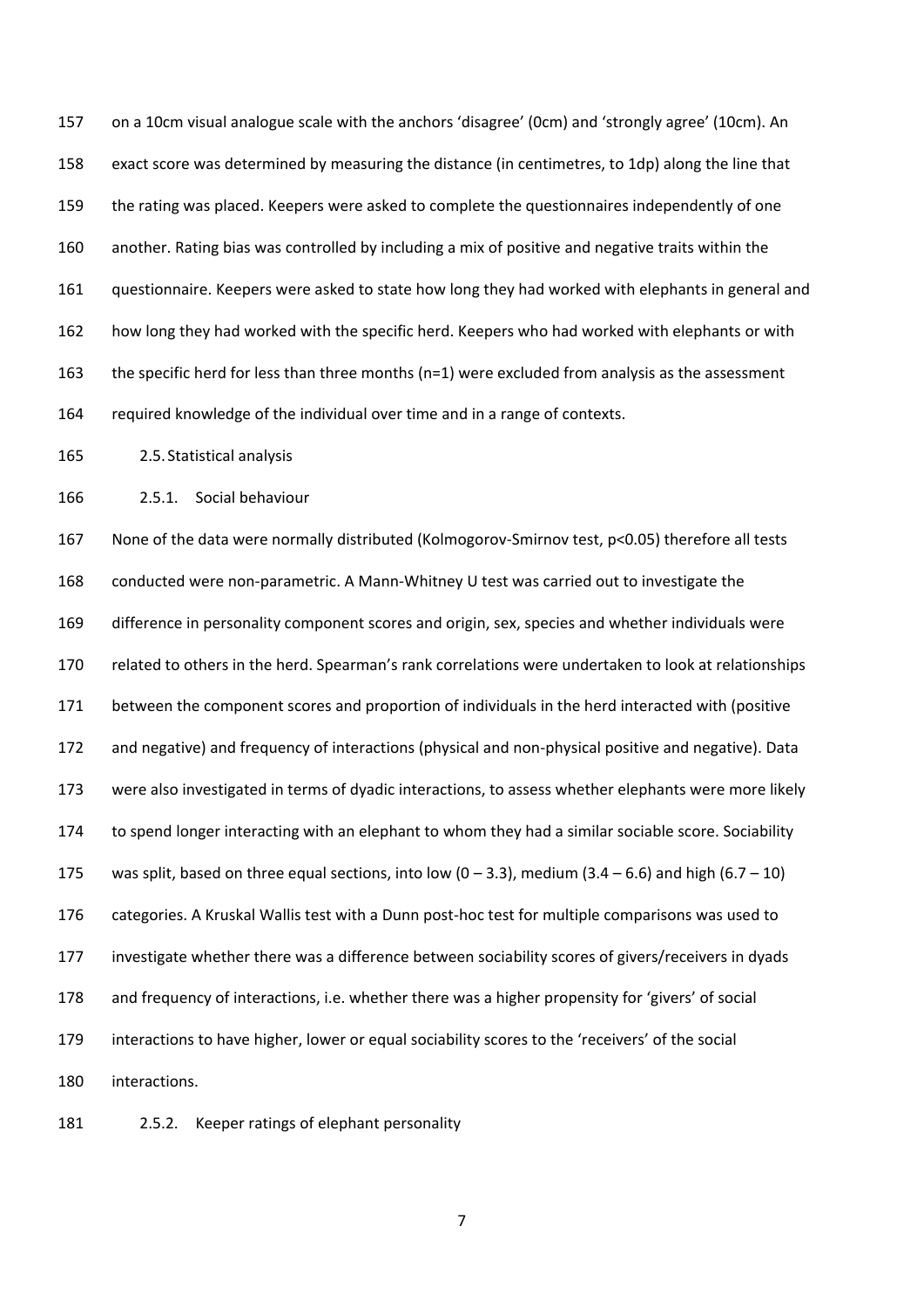| 182 | All data analyses were undertaken in SPSS version 21 (SPSS Inc., Chicago, IL). To determine                  |
|-----|--------------------------------------------------------------------------------------------------------------|
| 183 | inter-rater reliability, intra-class correlation coefficients (ICC (3,k)) were calculated for each           |
| 184 | personality adjective (Shrout & Fleiss, 1979). In general, an ICC (3, k) of >0.5 indicates a good level of   |
| 185 | agreement between raters (in this instance, keepers); therefore any adjectives with an average ICC           |
| 186 | of <0.5 were removed from further analysis. A single score for each personality adjective was                |
| 187 | calculated for each elephant by averaging scores across raters. A principal components analysis              |
| 188 | (PCA) was conducted to reduce the remaining personality adjectives into components. The                      |
| 189 | component solution was rotated using varimax rotation and components with eigenvalues >1 were                |
| 190 | extracted. Sampling adequacy was assessed by examining the Kaiser-Meyer-Olkin (KMO) statistic                |
| 191 | and Bartlett's test of Sphericity. Adjectives with salient loadings (>0.4) on more than one component        |
| 192 | were assigned to the component on which it had the higher loading. None of the adjectives loaded             |
| 193 | negatively onto the components. Cronbach's alpha was used to detect internal consistency.                    |
| 194 | Composite scores were calculated as the mean of the adjectives within each component.                        |
| 195 |                                                                                                              |
| 196 | <b>Results</b><br>3.                                                                                         |
| 197 | 3.1. Social interactions                                                                                     |
| 198 | Social interactions accounted for a relatively small percentage of total activity (mean±SD, range):          |
| 199 | positive physical interactions 2.68+3.18% ( $0 - 11.54$ ); negative physical interactions 0.04±0.05% ( $0 -$ |
| 200 | 0.22); positive non-physical interactions 2.21±2.19% (0.03 - 8.4) and negative non-physical                  |
| 201 | interactions $0.17\pm0.17\%$ (0 - 0.75).                                                                     |
|     |                                                                                                              |
| 202 | 3.2. Keeper ratings of elephant personality                                                                  |
| 203 | Personality assessments were completed by 27 elephant keepers across the seven study zoos for 30             |
| 204 | elephants (4 males, 26 females. Elephants were rated by between 3 and 6 keepers (Zoos A, B and F:            |
| 205 | 4; Zoos C, D and E: 3; Zoo G: 6).                                                                            |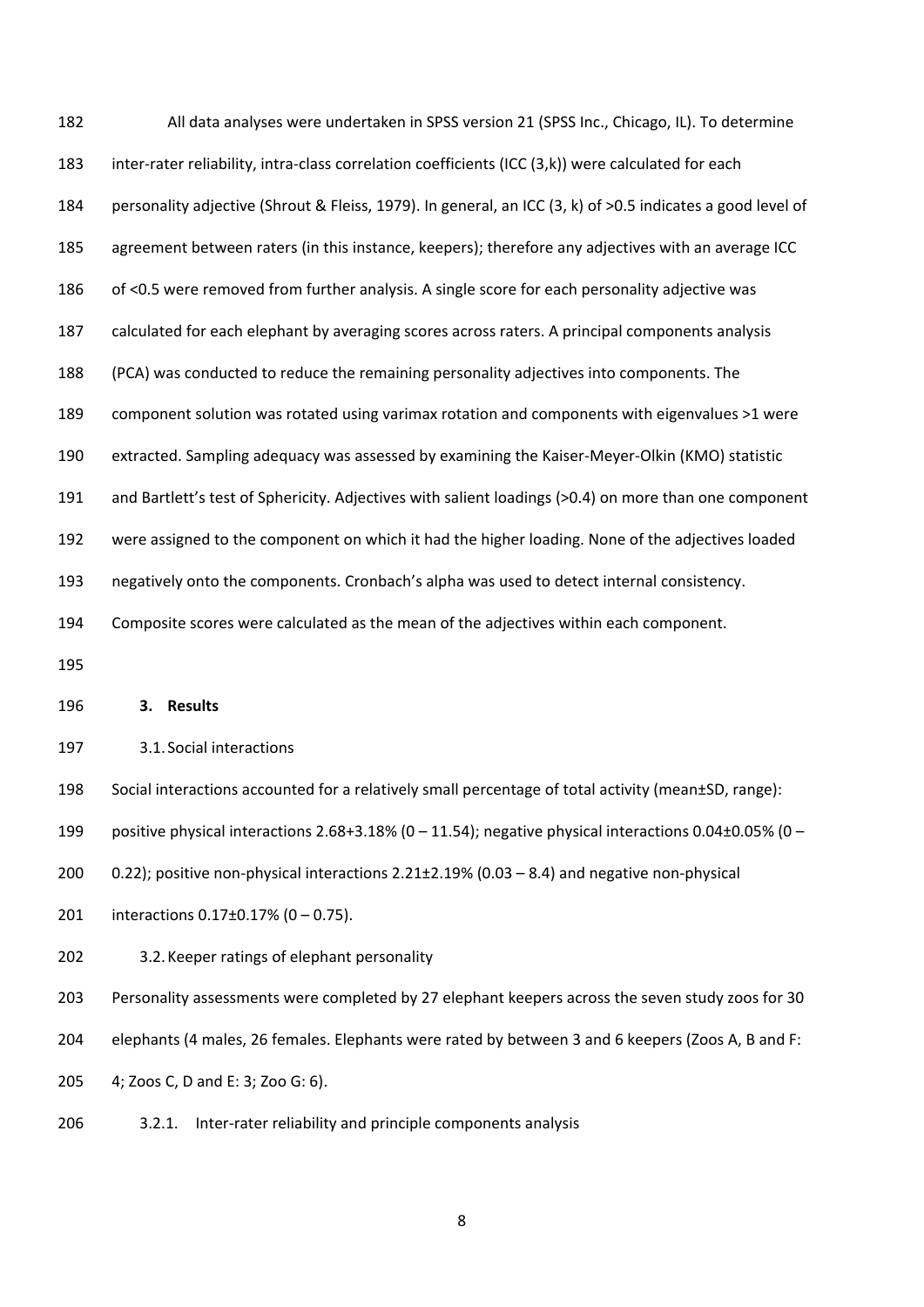Inter-rater reliability was assessed for 21 personality adjectives. Nine of the 21 adjectives achieved average ICC values of 0.5 and above (highlighted in bold in Table 4) and were entered into a PCA. The PCA yielded three components with eigenvalues >1 (Table 5), which accounted for 78.7% 210 of the total variance. The KMO Measure of Sampling Adequacy was >0.5 and the Bartlett's Test of Sphericity was <0.001. The three components were named according to the adjectives within them as 'Attentiveness', 'Sociable' and 'Engaged with the environment'. The loadings of each trait onto the three components are presented in Table 5. Cronbach's alpha revealed good internal consistency for each component.

 Component 1 was labelled 'Attentiveness' and had high positive loadings on the traits 'adaptable', 'calm in novel situations', 'active' and 'inquisitive'. Elephants scoring highly on this component were considered to be calm and adaptable. Component 2 had high positive loadings on 'sociable', 'affectionate with elephants' and 'playful with conspecifics', and was labelled 'Sociable'. Elephants who scored highly on this component were considered to be more sociable than individuals with lower scores, actively seeking interaction with other individuals or engaging in conspecific play. The final component, component 3, was labelled 'engaged with the environment'. This component had high loadings for 'affectionate with keepers' and 'playful with objects'. It also loaded highly for 'inquisitive', however as this personality adjective loaded higher on component 1 it was assigned to that component for consistency.

3.3.Component scores

3.3.1. Component 1: Attentiveness

 Male elephants were considered by keepers to be more 'attentive' than female elephants (Z=-2.136, p<0.05) however there was no correlation between attentiveness component scores and any of the other variables (origin, species, relatedness to others or age). There was no correlation between attentiveness component scores and frequency of social interactions, nor with proportion 231 of the herd interacted with in either a positive or a negative manner.

3.3.2. Component 2: Sociable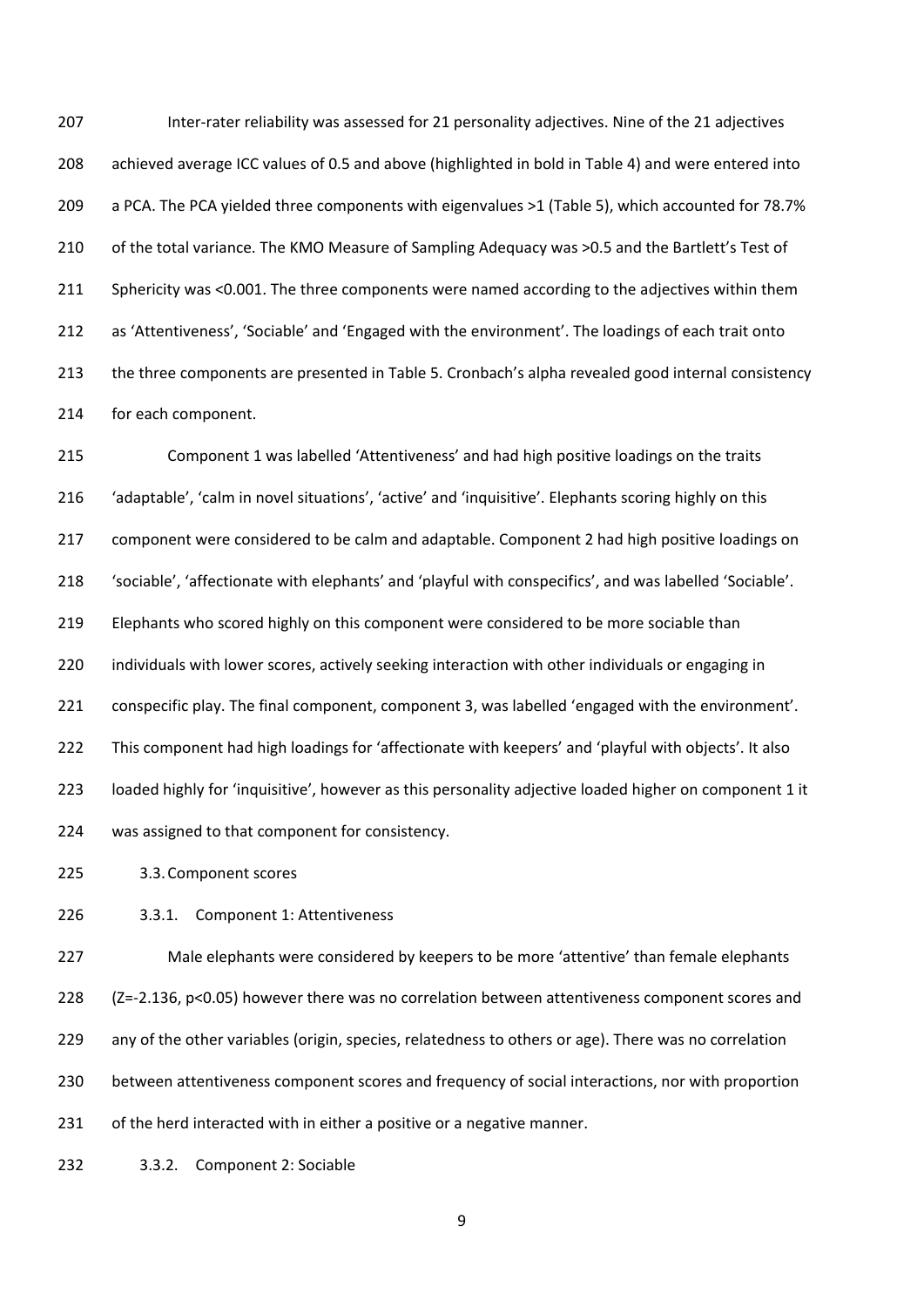Elephants considered more 'sociable' by elephant keepers interacted positively with a 234 greater proportion of elephants in the herd than did less sociable elephants  $(R_s=0.395, p<0.05)$ . There was no correlation between personality and the proportion of the herd interacted with in terms of negative interactions. Sociable personality component scores decreased as the age of 237 elephants increased ( $R_s$ =-0.714, p<0.001). There was no correlation between herd size and how sociable keepers perceived elephants to be. There was also no relationship between the sociable personality component and the origin of elephants so being born into a zoo was not reflective of keeper ratings of personality. There was also no relationship between personality and sex, species, relatedness to others in the herd or between individual elephants. There was a positive correlation 242 between the sociable personality component score and physical positive interactions ( $R_s$ =0.627, 243 p<0.001) and a negative correlation with the frequency of non-physical negative interactions ( $R_s$ =-244 0.505, p<0.01). There was no correlation between frequency of negative physical interactions or non-physical positive interactions and the sociable personality component score.

 There was a positive correlation between the combined sociable personality component (i.e. where personality scores of both individuals were combined) and non-physical positive interactions 248 ( $R_s$ =0.515, p<0.001) indicating that elephants with a higher combined sociable personality score engaged in a great number of non-physical positive interactions. There was a negative correlation between the combined sociable personality component score and non-physical negative interactions 251 ( $R_s$ =-0.479, p<0.001) indicating that the higher the combined sociable personality score for the dyad (i.e. highly sociable giver and receiver), the fewer non-physical negative interactions were given/received. Analysis of the sociable personality component scores indicated that for positive 254 non-physical interactions there was a significant difference between partner types ( $\chi^2$ =17.461, df=4, p<0.01). A post hoc test revealed that highly sociable elephants (scoring >6.7) engaged in positive non-physical interactions with other highly sociable elephants more frequently than low scoring 257 (<3.3) elephants engaged with medium scoring  $(3.4 - 6.6)$  elephants  $(\chi^2 = 37.250, \text{ p} < 0.05)$ , and 258 medium scoring elephants engaged with each other  $(\chi^2 = -26.635, p < 0.01)$ . No interactions were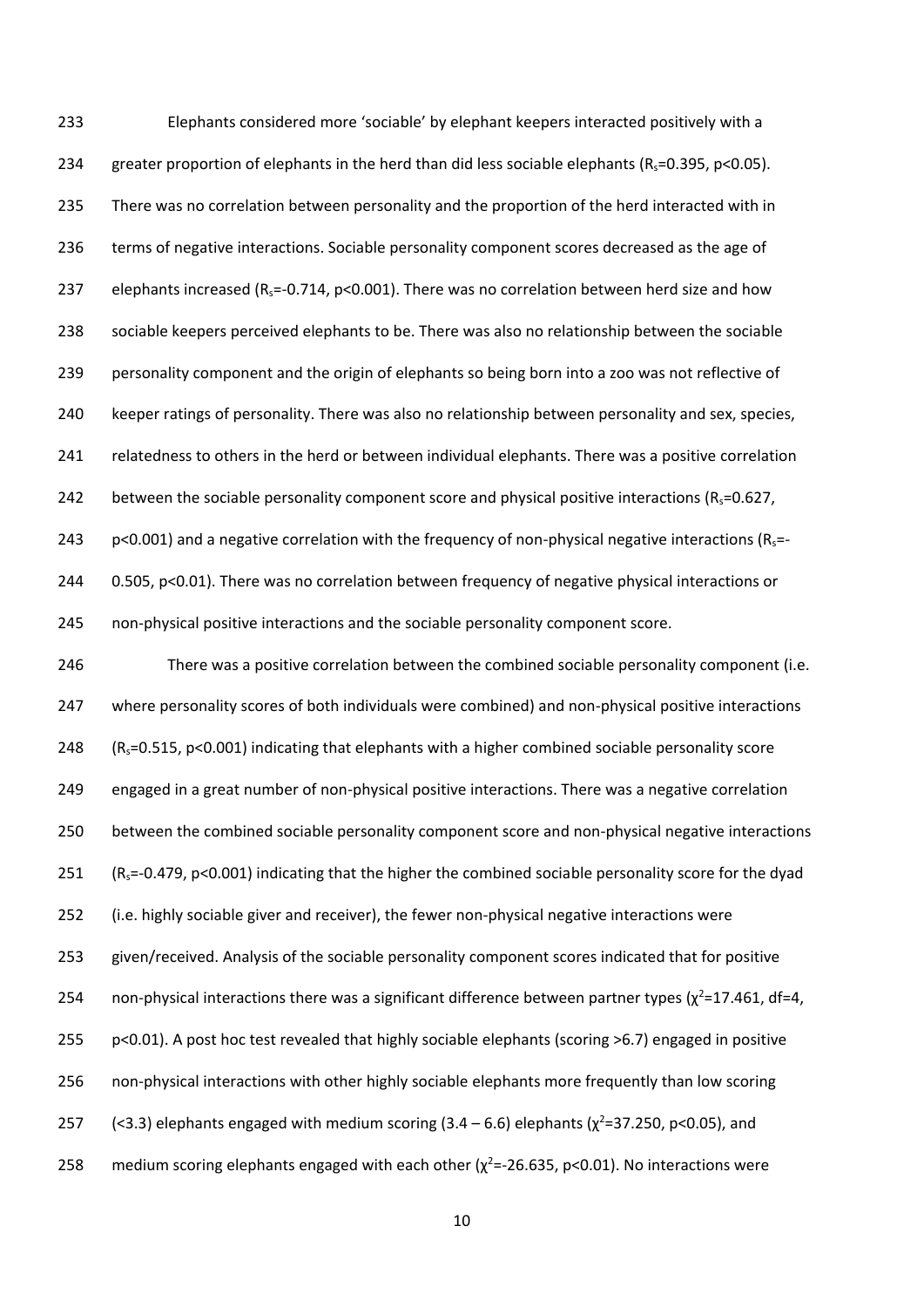recorded for low – low, low – high, medium – low or high – low sociability combinations so these could not be analysed (Figure 1).

3.3.3. Component 3: Engaged with the environment

 Individuals who scored higher on the 'engaged with the environment' component interacted 263 negatively with a greater proportion of the herd than those who scored lower ( $R_s$ =0.388, p<0.05). There was also a positive correlation between engaged with the environment scores and positive 265 non-physical interactions ( $R_s$ =0.385, p=0.002). However, there was no correlation between the 'engaged with the environment' component score and frequency of positive physical interactions, negative physical interactions or negative non-physical interactions. There was no correlation between the 'engaged with the environment' component score and origin, sex, species, relatedness to others in the herd or age.

#### **4. Discussion**

 The relationship between keeper ratings of elephant personality in UK and Irish herds and social interactions were investigated. Reliability between keepers reached statistically acceptable thresholds and three personality factors were identified: 'engaged with the environment', 'attentiveness' and 'sociable'. It was hypothesised that social interaction frequency would be related to personality, and that some elephants would be more sociable than others. Sociable personality 277 component scores were not related to elephant origin, sex, species or relatedness to others, but they decreased as the age of the elephant increased. There was a positive correlation between combined sociable personality scores in dyads and positive social interactions and a negative correlation with negative social interactions. Elephants considered to be more sociable by keepers interacted with a greater proportion of the herd. Elephants considered highly sociable interacted with other highly sociable elephants more than elephants of other levels of sociability. 4.1.Personality components and social interactions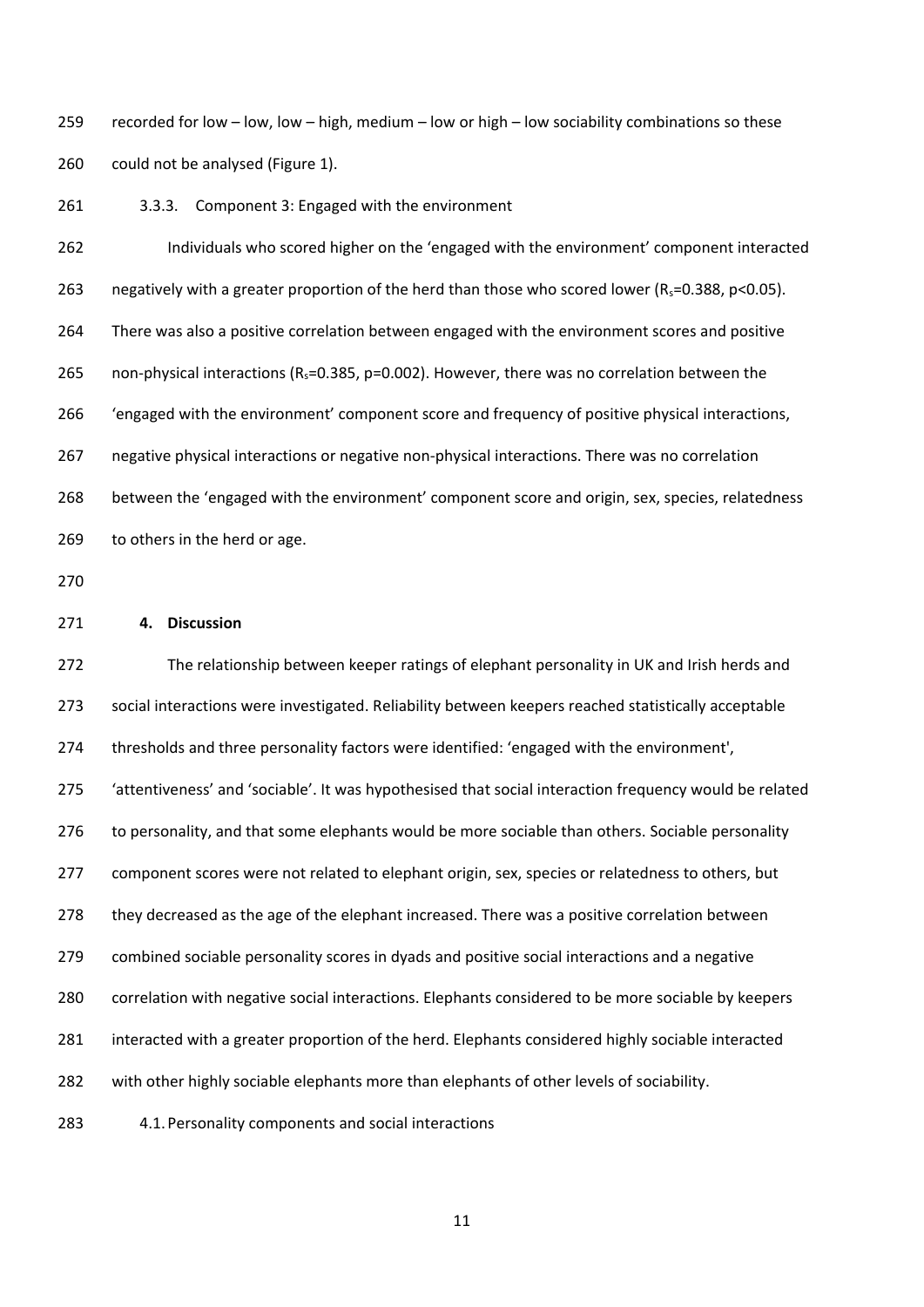There was no correlation with the 'attentiveness' component. There was a positive correlation between 'engaged with the environment' and positive non-physical interactions, however elephants who scored higher on that component interacted negatively with a greater proportion of the herd than those who scored lower. Playfulness and goal-directed behaviours are considered by the World Association of Zoos and Aquariums (WAZA) to be examples of positive experiences for animals (Mellor *et al*., 2015). Elephants that were engaging negatively with a greater proportion of the herd were considered to be playful (with objects). This is suggestive of positive welfare states and suggests some level of confidence in the environment. In order for zoo animals to experience good welfare they must be provided with environments that promote positive affective states (Mellor, 2016). The results of this study suggest that the welfare of these individuals is not comprised. The presence of positive social interactions, interaction with the environment and only low levels of negative social interactions suggest an overall positive affective state for the study herds.

 Sociability personality component scoress were not related to origin of elephants, sex, species or relatedness to others in the herd. This suggests that being born into a zoo, or being a member of a naturalistic herd did not have an impact on the sociability of the study elephants. This finding is to be expected. Personality is defined as individual differences, stable across time and situations (Freeman & Gosling, 2010), but it is believed to be shaped by past experiences and environmental variations (Sachser *et al*., 2013). Individuals may respond differently to the same environments but the behavioural changes should change in relation to others in the group (Gosling, 2001).

 Sociable personality component scores decreased as age increased in the study herds. This could be linked to development of young animals, settling into their adult personalities as they mature. The extent to which the zoo environment affects the development of personality is still unknown. Studies of laboratory rats have found that individual personality can be shaped by early environments (Rodel & Meyer, 2011). Powell and Gartner (2011) suggest that there is a need to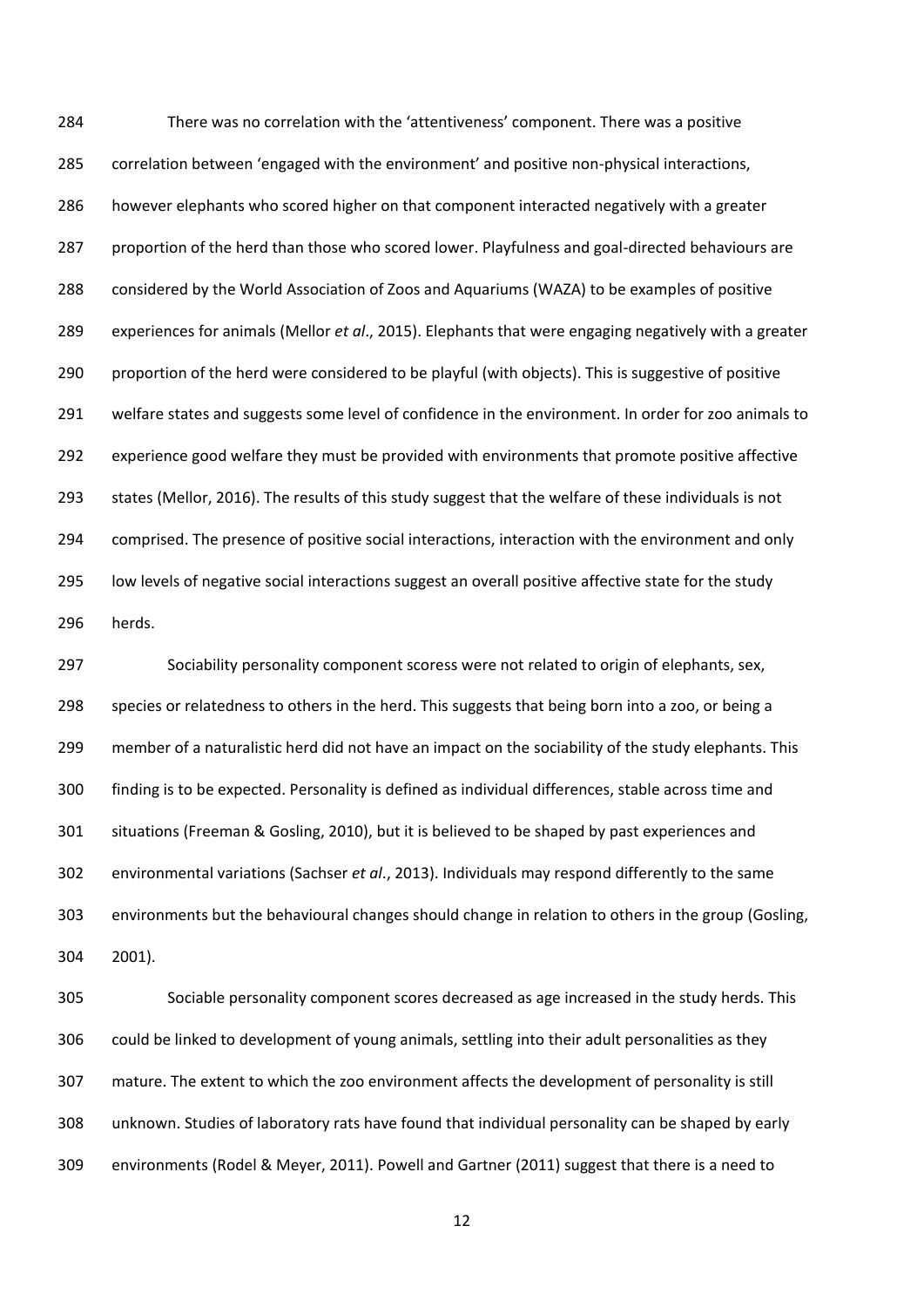assess the impact of physical and social rearing environments on personality developments, because there may be the potential to steer personality development. How the zoo environment shapes the personality of young elephants is an area for future consideration.

4.2.Analysis of dyadic relationships

 There was a positive correlation between combined dyadic scores and non-physical social interactions and a negative correlation with non-physical negative interactions. It was hypothesised that there would be a link between levels of sociability of individuals, with individuals who were highly sociable interacting more frequently with other highly sociable individuals and less frequently with individuals who were considered less sociable. A relationship between social personality component scores in dyads was found, but it was not linear. Elephants who scored highly on the sociable personality component engaged in more positive non-physical interactions with other high scoring elephants more frequently than low scoring elephants, and medium scoring elephants engaged most frequently with each other. These differences may be attributable to the relative hierarchical position of individuals or they may represent a lack of options in terms of sociability level of herd mates. In the wild, dominance interactions between African elephants were predominantly dyadic and were most frequent between group matriarchs (Wittemyer *et al*., 2007). Research into dolphins has also indicated links between personality and social rank, with the relationship being most apparent at extremes of the hierarchy (Frick, 2016). Literature on the relationship between personality and social organisation is growing, particularly in zoo animal welfare studies where it is used to identify potentially more compatible social groups or appropriate partners for breeding (e.g. Carlstead *et al*., 1999; Wielebnowski, 1999; Massen & Koski, 2014; Martin-Wintle *et al*., 2017). There is still a paucity of literature on the relationship between personality and social behaviour in zoo elephants, despite recognition of their complex social relationships and needs. Indeed, for many species the relationship between personality and social relationships remains largely unclear. Personality and sociability are believed

to be inherently related, with one factor influencing the other. Horback *et al*. (2013) suggested that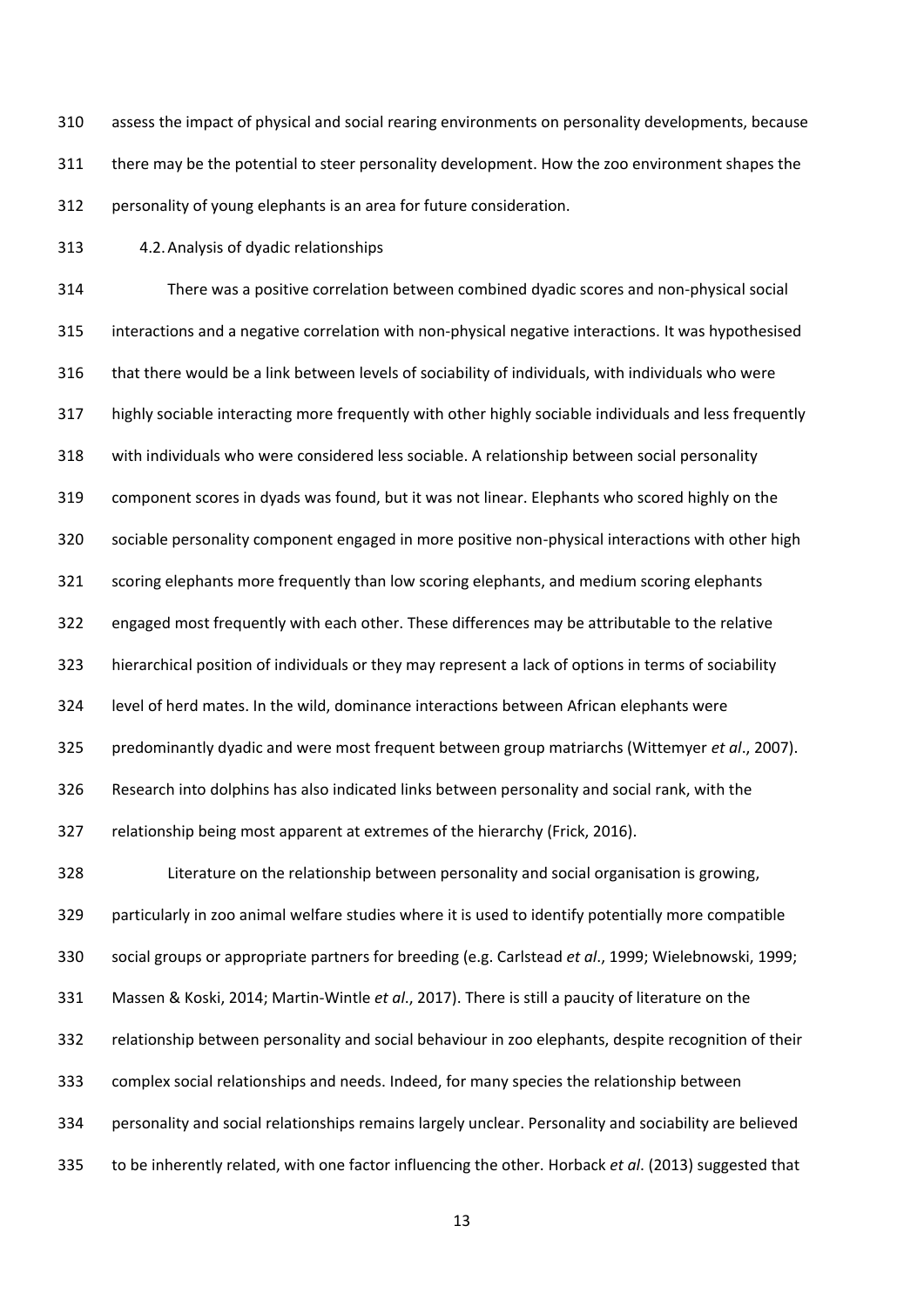zoo elephant personalities, as rated by caretakers with an extensive knowledge of the individuals, could be used as a proxy for long-term behavioural monitoring. A recent study by Bonaparte-Saller and Mench (2018) was the first to use keeper surveys to assess social bond strength in zoo elephants, determining that keepers could reliably rate elephant social bond strength and ratings were related to proximity analyses of the study elephants. However, Bonaparte-Saller and Mench (2018) found no relationship between keeper ratings of social bond strength and social interactions. Makecha et al (2012) suggested that personality likely plays a critical role in frequency and types of social interactions in which elephants engage. Our findings support that assertion; keeper ratings of personality were related to social interactions in UK and Irish zoo elephant herds. Whilst it was beyond the scope of this study to assess the use of personality as a predictive tool in assessment of elephant compatibility, results highlight the potential use of keeper ratings in such an assessment. Elephants are a social species and physical aggression in female wild elephant herds is minimal (Guthmann, 1970; Lee, 1987; Archie & Chiyo, 2012). Researchers have documented aggression in zoo elephant herds (Adams & Berg, 1980; Clubb & Mason, 2002; Wilson *et al*., 2006; Zoos Forum, 2010) but where details are provided the behaviours observed are those which could be considered low levels of agonistic interactions, such as displacement (Adams & Berg, 1980; Wilson *et al*., 2006). Most reports in wild elephants of physical aggression are from bull elephants, during musth, a point of heightened sexual activity when elephants have elevated levels of testosterone (Lincoln & Ratnasooriya, 1996). None of the herds in this study housed more than one bull elephant. Bulls were housed with females, or with family groups including calves of both sexes. The minimal aggression observed in this study may also be due to the pro-active management of social incompatibilities by the study zoos, to prevent escalation of aggression within the herds. Results from this research have the potential for immediate application in industry. Current Secretary of States Standards of Modern Zoo Practice (SSSMZP) elephant management guidelines

include the requirement for a long-term management plan for individual elephants, including a

behaviour profile which can inform compatibility in the long term collection plan (Defra, 2017). An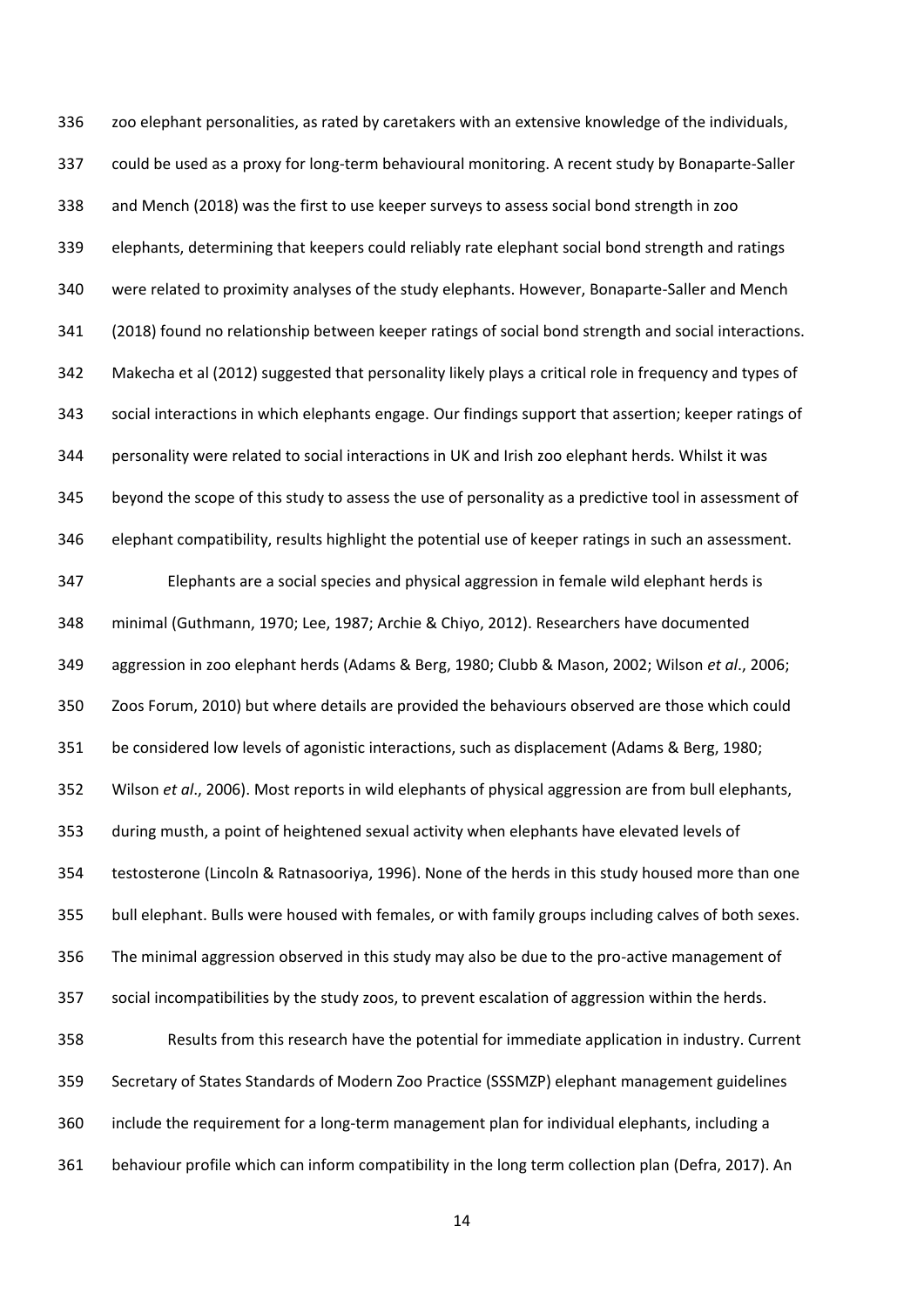individual's personality is an important component of a profile and it should therefore be incorporated into such a document. This study provides evidence for the reliability with which UK and Irish elephant keepers can rate personality of their animals. Incorporation of keeper ratings of personality is a simple means of incorporating individual personality into management decisions. This is not the first-time personality has been advocated for inclusion in welfare assessments, but it is the first time such a technique has been suggested for inclusion in the long term management plans of elephant herds and it deserves considerably more thought and discussion moving forward. Future work should seek to assess the reliability of personality assessment as a predictive social compatibility tool, for example, when individuals are moved to other herds as part of routine population management or when group structure changes due to births or deaths.

**5. Conclusion**

 The importance of consideration of personality differences has been highlighted in a number of species both in the wild and zoos. Engagement in positive social interactions is indicative of positive affective states in zoo animals. The results from this study show that elephants exhibit unique personalities and that individuals show differing levels of sociability. Recognition of these differences is extremely important, and using a reliable assessment method which is unambiguous and repeatable is paramount for inclusion in welfare assessment. Keeper questionnaires were identified as a reliable means of assessing elephant personality and keeper ratings of personality were related to frequency of social interactions. Individual differences in zoo animals have previously been related to: breeding success, resting behaviour and social compatibility. Keepers and researchers have highlighted the importance of caring for elephants on an individual basis and recent changes to elephant management guidelines have expressed this sentiment. Current guidelines state that UK and Irish zoos should provide unique management plans for each animal and have a long-term management plan for each elephant exhibit (including individual behavioural profiles and details of herd compatibility). The ability to reliably document personality of zoo elephants is an important aspect to consider and include in individual management plans. Future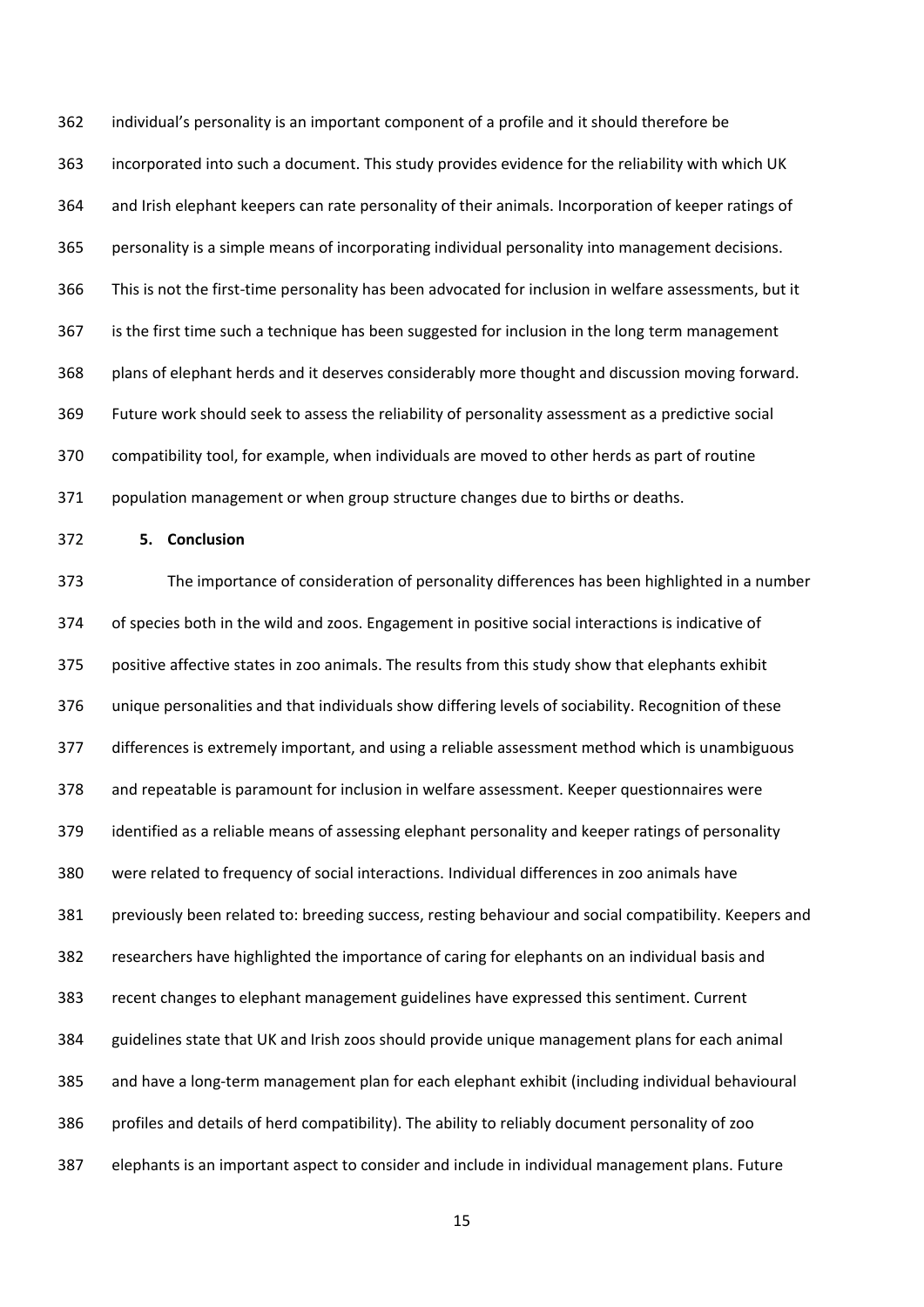work should seek to build on the assessments undertaken here to investigate the potential for keeper ratings of sociability as a predictive tool in elephant compatibility assessments to optimise social management of elephants.

### **Acknowledgements**

The authors would like to extend special thanks to the staff at Belfast Zoo, Blair Drummond Safari

Park, Chester Zoo, Colchester Zoo, Dublin Zoo, Knowsley Safari Park and Twycross Zoo for their

support throughout the project. Thanks to the BIAZA research committee for a letter of research

support, and to members of the BIAZA Elephant Welfare Group (EWG) Behaviour Sub-group for their

input. The project was funded by a VC Scholarship from Nottingham Trent University and a travel

and subsistence grant from Santander.

### **References**

Adams J & Berg JK. 1980. Behaviour of female African elephants (Loxodonta africana) in captivity.

*Applied Animal Ethology*, 6: 257–276

Archie EA & Chiyo PI. 2012. Elephant behaviour and conservation: Social relationships, the effects of

poaching, and genetic tools for management. *Molecular Ecology*, 21: 765-778

Bonaparte-Saller M & Mench JA. 2018. Assessing the dyadic social relationships of female african

(Loxodonta africana) and asian (Elephas maximus) zoo elephants using proximity, tactile

contact, and keeper surveys. *Applied Animal Behaviour Science*, 199: 45–51

Carlstead K, Mellen J & Kleiman DG. 1999. Black Rhinoceros (Diceros bicornis) in U. S. Zoos: I.

Individual Behavior Profiles and Their Relationship to Breeding Success. *Zoo Biology*, 18: 17–34

Carlstead K & Shepherdson DJ. 1994. Effects of environmental enrichment on reproduction. *Zoo* 

*Biology*, 13: 447-458

- Chadwick CL, Williams E, Asher L & Yon L. 2017. Incorporating stakeholder perspectives into the assessment and provision of captive elephant welfare. *Animal Welfare*, 26: 461–472
- Clubb R & Mason GM. 2002. A review of the welfare of zoo elephants in Europe. A report

commisioned by the RSPCA. Oxford UK: University of Oxford

Defra. 2017. *Secretary of State's Standards of Modern Zoo Practice Appendix 8 – Specialist exhibits,* 

*Elephants*. UK: Defra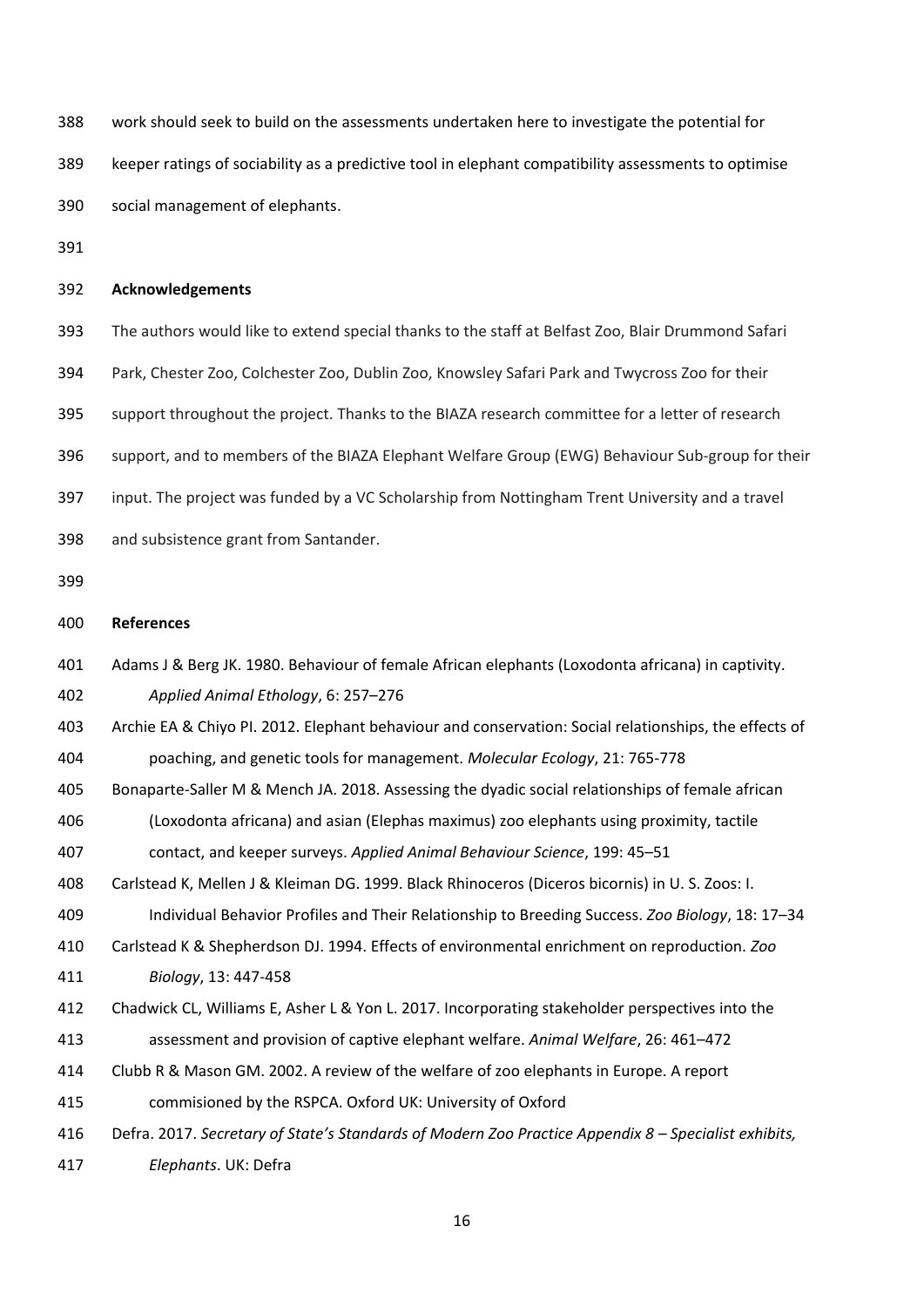- Fox RA & Millam JR. 2014. Personality traits of pair members predict pair compatibility and
- reproductive success in a socially monogamous parrot breeding in captivity. *Zoo Biology*, 33: 166–172
- Freeman HD & Gosling SD. 2010. Personality in nonhuman primates: A review and evaluation of past research. *American Journal of Primatology*, 72: 653–671
- Frick EE. 2016. *Establishing a link between personality and social rank in a group of bottlenose*
- *dolphins (Tursiops truncatus)* [Masters thesis]. The University of Southern Mississippi
- Garai ME. 1992. Special Relationships between Female Asian Elephants (Elephas maximus) in

Zoological Gardens. *Ethology*, 90: 187-205

Gartner MC & Weiss A. 2018. Studying primate personality in zoos: implications for the

management, welfare and conservation of great apes. *International Zoo Yearbook*, 52: 79-91

- Gosling SD. 2001. From mice to men: What can we learn about personality from animal research? *Psychological Bulletin*, 127: 45–86
- Grand AP, Kuhar CW, Leighty KA, Bettinger TL & Laudenslager, ML. et al. 2012. Using personality
- ratings and cortisol to characterize individual differences in African Elephants (Loxodonta africana). *Applied Animal Behaviour Science*, 142: 69–75
- Guthmann A. 1970. Effects of Group Size and Composition on Interactive Behaviors of Wild African Elephants in Tarangire National Park. *Mjur*, 65-78
- Horback KM, Miller LJ, Andrews JRM & & Kuczaj SA. 2014. Diurnal and nocturnal activity budgets of zoo elephants in an outdoor facility. *Zoo Biology*, 33: 403–410
- Horback KM, Miller LJ & Kuczaj SA. 2013. Personality assessment in African elephants (Loxodonta
- africana): Comparing the temporal stability of ethological coding versus trait rating. *Applied Animal Behaviour Science*, 149: 55–62
- Hosey G, Melfi V & Pankhurst S. 2013. *Zoo Animals: Behaviour, Management, and Welfare*. Oxford: Oxford University Press
- Lee PC. 1987. Allomothering among African Elephants. *Animal Behaviour*, 35, 278–291

Lee PC & Moss CJ. 2012. Wild female African elephants (Loxodonta africana) exhibit personality

- traits of leadership and social integration. *Journal of Comparative Psychology*, 126: 224–232.
- Lincoln GA & Ratnasooriya WD. 1996. Testosterone secretion, musth behaviour and social
- dominance in captive male Asian elephants living near the equator. *Journal of Reproduction and Fertility*, 108: 107–113
- Makecha R, Fad O & Kuczaj SA. 2012. The Role of Touch in the Social Interactions of Asian Elephants (Elephas maximus). *International Journal of Comparative Psychology*, 25: 60–82
- Martin-Wintle MS, Shepherdson D, Zhang G, Huang Y, Luo B & Swaisgood RRl. 2017. Do opposites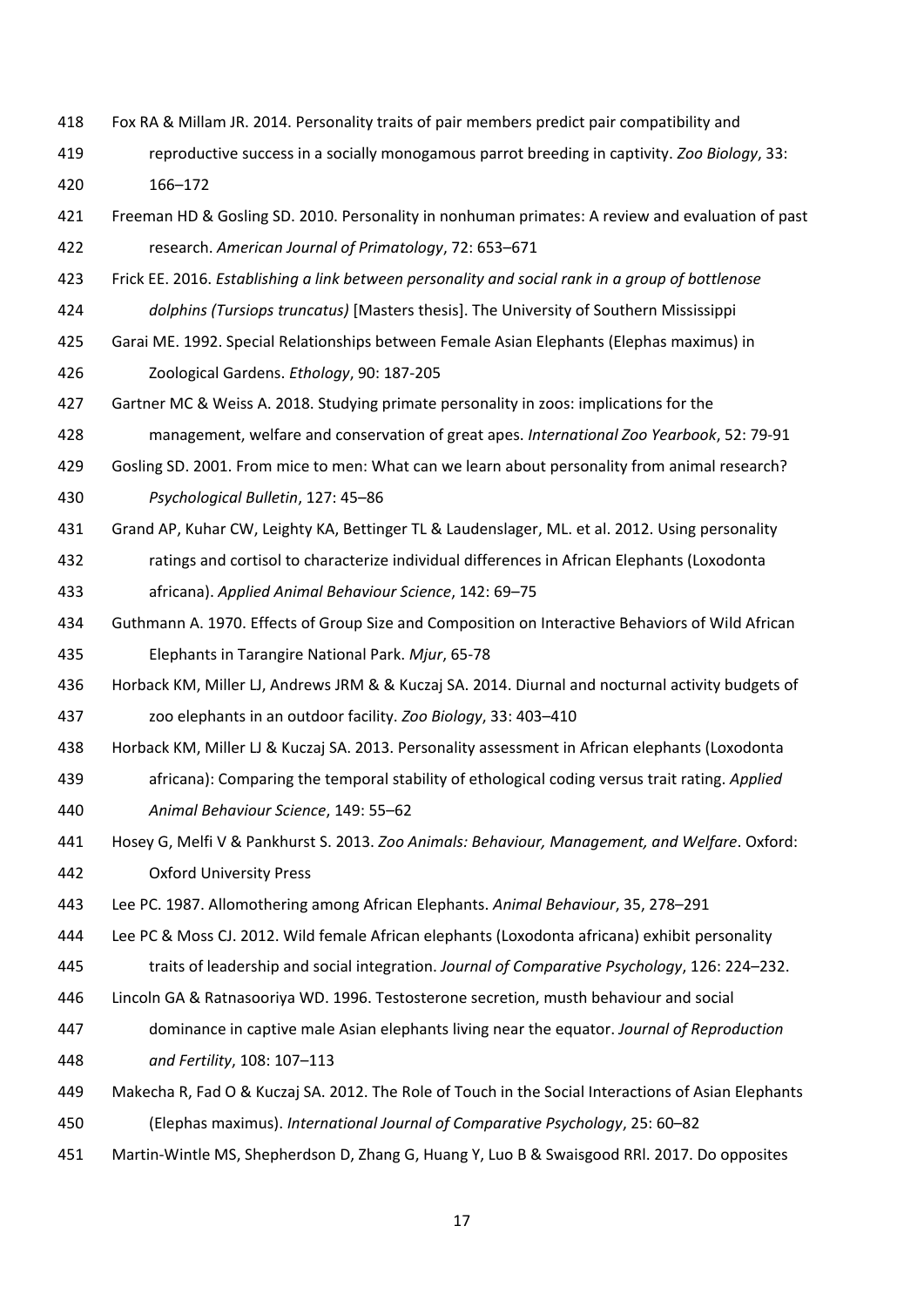- attract? Effects of personality matching in breeding pairs of captive giant pandas on
- reproductive success. *Biological Conservation*, 207: 27–37
- Massen JJM & Koski SE. 2014. Chimps of a feather sit together: Chimpanzee friendships are based on homophily in personality. *Evolution and Human Behavior*, 35: 1–8
- Meagher RK. 2009. Observer ratings: Validity and value as a tool for animal welfare research. *Applied Animal Behaviour Science*, 119: 1–14
- Mellor DJ. 2015. Positive animal welfare states and encouraging environment-focused and animal-
- to-animal interactive behaviours. *New Zealand Veterinary Journal*, 63: 9-16
- Mellor DJ. 2016. Updating Animal Welfare Thinking: Moving beyond the "Five Freedoms" towards "A Life Worth Living". *Animals*, 6: 21
- Mellor DJ, Hunt S & Gusset M. 2015. *Caring for Wildlife - The World Zoo and Aquarium Animal Welfare Satrategy*. WAZA
- Powell DM & Gartner MC. 2011. Applications of Personality to the Management and Conservation of
- Nonhuman Animals. In: Inoue-Murayama M, Kawamura S, Weiss A (Eds), *From Genes to Animal Behavior*. Japan: Springer
- Racevska E & Hill CM. 2017. Personality and social dynamics of zoo-housed western lowland gorillas (Gorilla gorilla gorilla). *Journal of Zoo and Aquarium Research*, 5: 116-122
- Rees PA. 2000. Are Elephants Enrichment Studies Missing the Point? *Ratel*, 27: 230–232
- Rödel HG & Meyer S. 2011. Early development influences ontogeny of personality types in young laboratory rats. *Developmental Psychobiology*, 53: 601–613
- Sachser N, Kaiser S & Hennessy MB. 2013. Behavioural profiles are shaped by social experience:
- When, how and why. *Philosophical Transactions of the Royal Society B: Biological Sciences*, 368: 20120344
- Tetley CL & O'Hara SJ. 2012. Ratings of animal personality as a tool for improving the breeding,

management and welfare of zoo mammals. *Animal Welfare*, 21: 463–476

- Watters JV, Bremner-Harrison S & Powell DM. 2017. Phenotype management: an inclusive
- framework for supporting individuals' contributions to conservation populations. In: Vonk J,
- Weiss A & Kuczaj SA (Eds). *Personality in Nonhuman Animals*. Springer.
- Wielebnowski NC.1999. Behavioral differences as predictors of breeding status in captive cheetah.
- *Zoo Biology*, 18: 335–349.
- Williams E, Bremner-Harrison S, Harvey N, Evison E & Yon L. 2015. An investigation into resting
- behavior in Asian elephants in UK Zoos. *Zoo Biology*, 34: 406–417
- Williams E, Bremner-Harrison S & Ward SJ. 2018. Can we meet the needs of social species in zoos?
- An overview of the impact of group housing on welfare in socially housed zoo mammals. In: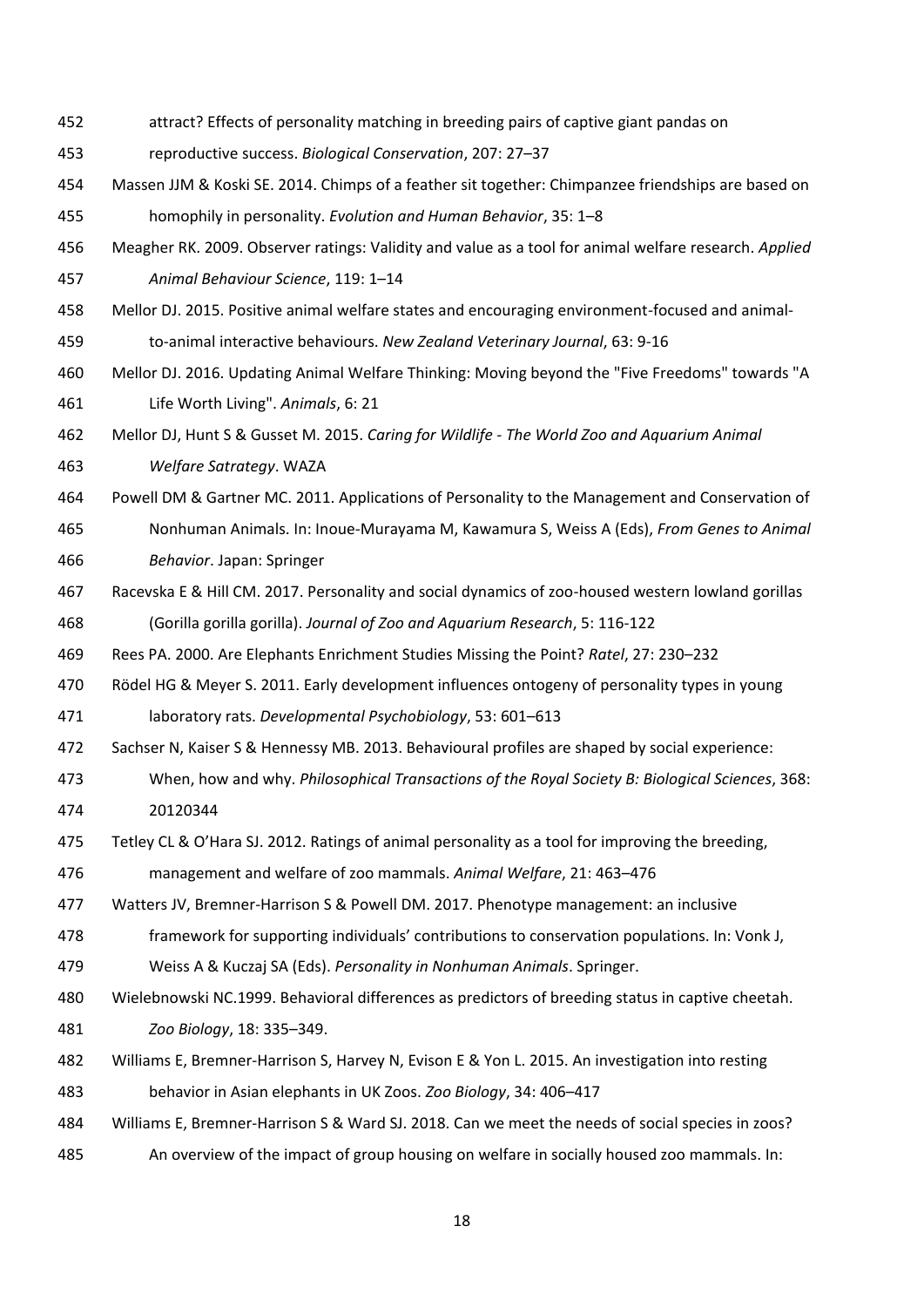| 486 | Berger M & Corbett S (Eds). Zoo Animals: Husbandry, Welfare and Public Interactions.              |
|-----|---------------------------------------------------------------------------------------------------|
| 487 | Hauppauge, New York: Nova Science Publishers.                                                     |
| 488 | Wilson ML, Bashaw MJ, Fountain K, Kieschnick S & Maple TL. 2006. Nocturnal behavior in a group of |
| 489 | female African elephants. Zoo Biology, 25: 173-186                                                |
| 490 | Wittemyer G, Getz WM, Vollrath F & Douglas-Hamilton I. 2007. Social dominance, seasonal           |
| 491 | movements, and spatial segregation in African elephants: A contribution to conservation           |
| 492 | behavior. Behavioral Ecology and Sociobiology, 61: 1919-1931                                      |
| 493 | Yasui S, Konno A, Tanaka M, Idani G, Ludwig A, Lieckfeldt D & Inoue-Murayama M. 2013. Personality |
| 494 | Assessment and Its Association With Genetic Factors in Captive Asian and African Elephants.       |
| 495 | Zoo Biology, 32: 70-78                                                                            |
| 496 | Zoos Forum. 2010. Elephants in UK Zoos: Zoos Forum review of issues in elephant husbandry in UK   |
| 497 | zoos in the light of the Report by Harris et al (2008).Defra.                                     |
| 498 |                                                                                                   |
| 499 |                                                                                                   |
| 500 |                                                                                                   |
| 501 |                                                                                                   |
| 502 |                                                                                                   |
| 503 |                                                                                                   |
| 504 |                                                                                                   |
| 505 |                                                                                                   |
| 506 |                                                                                                   |
| 507 |                                                                                                   |
| 508 |                                                                                                   |
| 509 |                                                                                                   |
| 510 |                                                                                                   |
| 511 |                                                                                                   |
| 512 |                                                                                                   |
| 513 |                                                                                                   |
| 514 |                                                                                                   |
|     |                                                                                                   |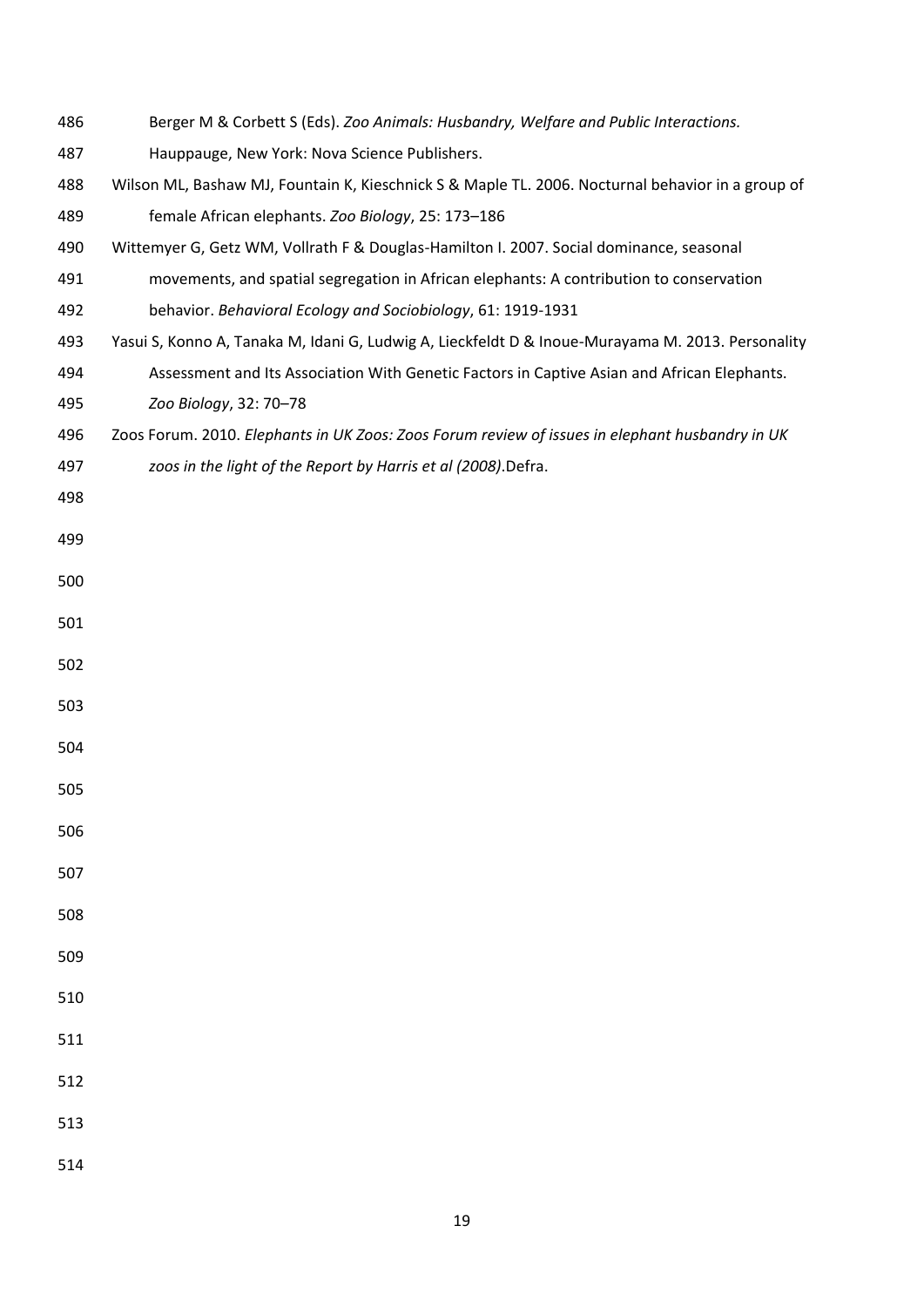|  | 515 | Table legends |  |
|--|-----|---------------|--|
|--|-----|---------------|--|

Table 1. Elephant and herd demographics for the study elephants at the onset of the study period

(October 2015)

- Table 2. Elephant behaviour ethogram (based on Asher et al. 2015)
- Table 3. Adjective and behavioural definitions included in the elephant personality assessment sent
- to keepers (n= 27) at the study zoos (n=7) to assess the profiles of their elephants (n=30)
- Table 4. Intra-class correlation coefficient (ICC\*) scores for each personality adjective included in the
- keeper assessment of elephant personality. Adjectives with an average ICC value of >0.4 were
- entered into a PCA
- Table 5. Factor loadings and communalities of the 21 personality adjectives in the keeper
- questionnaire with intra-class correlation coefficient (ICC) scores >0.4
- 
- Figure legends
- Figure 1. Mean frequency of positive non-physical interactions in relation to the possible personality
- combinations. Elephants were grouped according to their level of sociability as reported by keepers
- in the elephant personality assessment [Low: 0 3.3; Medium: 3.4 6.6, High: 6.7 10]
- 
- 
- 
- 
- 
- 
- 
- 
- 
- 
-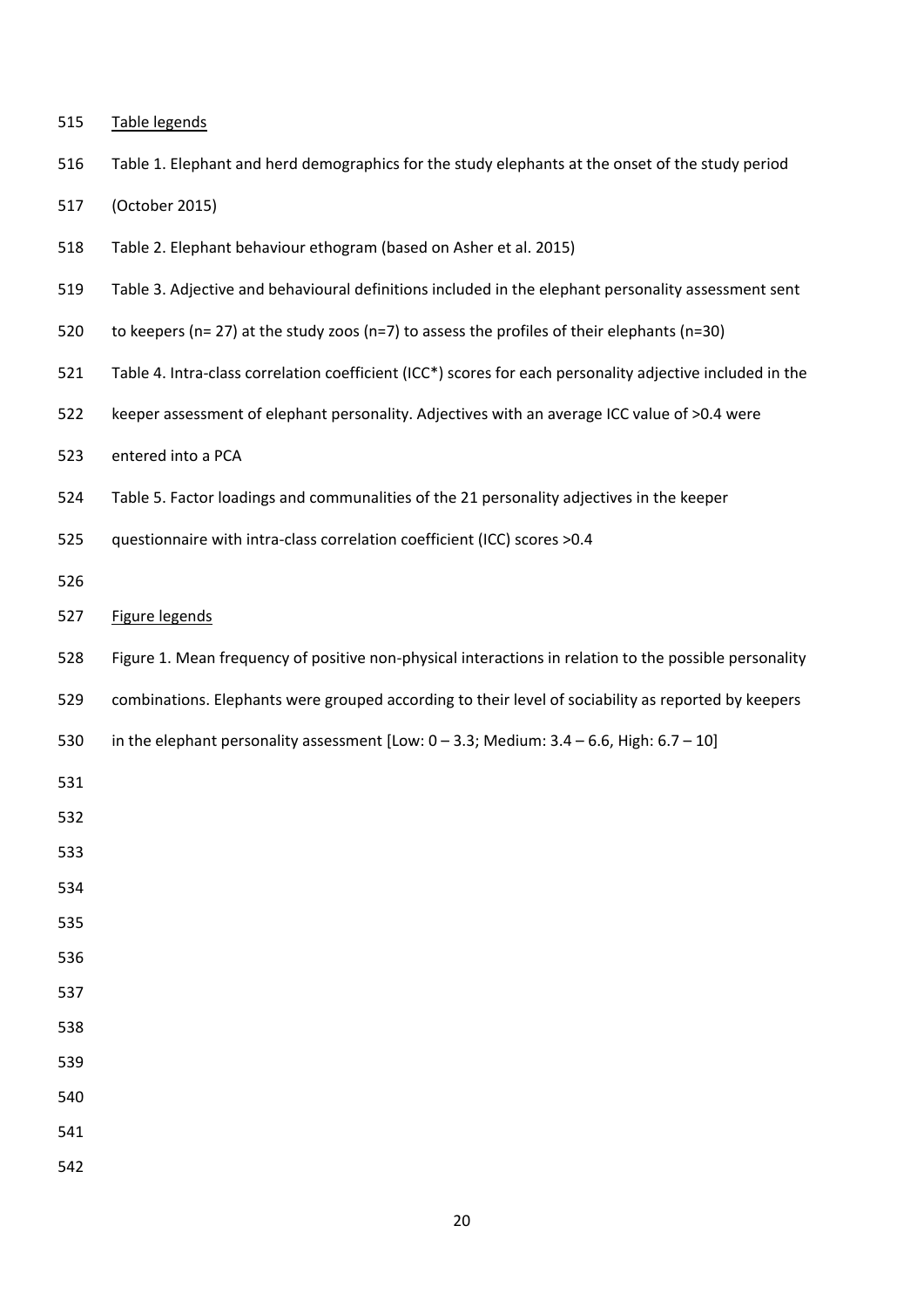543 Table 1. Elephant and herd demographics for the study elephants at the onset of the study period 544 (October 2015)

|             |                          |                |     |                |                             |                            | If                                         |                                        |                                        |
|-------------|--------------------------|----------------|-----|----------------|-----------------------------|----------------------------|--------------------------------------------|----------------------------------------|----------------------------------------|
| Zoo         | <b>Elephant</b>          | <b>Species</b> | Sex | Age            | No.<br>relatives<br>in herd | Wild or<br>captive<br>born | <b>ZOO</b><br>born,<br>at<br>natal<br>zoo? | <b>Observation</b><br>period<br>(mins) | Proportion<br>observations<br>in sight |
| A           | E1                       | African        | F   | 45             | 0                           | Wild                       | N/A                                        | 5817                                   | 0.66                                   |
|             | E <sub>2</sub>           | African        | F   | 47             | 0                           | Wild                       | N/A                                        | 5817                                   | 0.98                                   |
| B           | E3                       | Asian          | F   | 54             | $\mathbf 0$                 | Wild                       | N/A                                        | 5842                                   | 0.89                                   |
|             | E4                       | Asian          | F   | 44             | $\mathbf 0$                 | Wild                       | N/A                                        | 5842                                   | 0.89                                   |
|             | E <sub>5</sub>           | Asian          | F   | 40             | $\mathbf 0$                 | Wild                       | N/A                                        | 5842                                   | 0.85                                   |
| C           | $\overline{\phantom{0}}$ | Asian          | F   | 49             | 0                           | Captive                    | $\mathsf{N}$                               | $\overline{\phantom{0}}$               | $\overline{a}$                         |
|             | E <sub>6</sub>           | Asian          | M   | 15             | $\mathbf{1}$                | Captive                    | N                                          | 5838                                   | 0.16                                   |
|             | E7                       | Asian          | F   | $\mathbf{1}$   | 4                           | Captive                    | Υ                                          | 5838                                   | 0.90                                   |
|             | E8                       | Asian          | F   | 36             | 3                           | Wild                       | N/A                                        | 5838                                   | 0.78                                   |
|             | E9                       | Asian          | F   | 19             | 3                           | Captive                    | Υ                                          | 5838                                   | 0.87                                   |
|             | E10                      | Asian          | F   | 13             | 3                           | Captive                    | Υ                                          | 5838                                   | 0.87                                   |
| D           | E11                      | African        | M   | 34             | $\mathbf 0$                 | Wild                       | N/A                                        | 7666                                   | 0.20                                   |
|             | E12                      | African        | F   | 35             | 0                           | Wild                       | N/A                                        | 7666                                   | 0.27                                   |
|             | E13                      | African        | F   | 35             | 0                           | Wild                       | N/A                                        | 7666                                   | 0.67                                   |
|             | E14                      | African        | F   | 31             | 0                           | Wild                       | N/A                                        | 7666                                   | 0.69                                   |
| $\mathsf E$ | E15                      | Asian          | F   | 32             | 8                           | Captive                    | ${\sf N}$                                  | 3267                                   | 0.65                                   |
|             | E16                      | Asian          | F   | 26             | 8                           | Captive                    | N                                          | 3267                                   | 0.66                                   |
|             | E17                      | Asian          | F   | 13             | 8                           | Captive                    | N                                          | 3267                                   | 0.71                                   |
|             | E18                      | Asian          | F   | 10             | 8                           | Captive                    | Υ                                          | 3267                                   | 0.75                                   |
|             | E19                      | Asian          | M   | $\overline{2}$ | 9                           | Captive                    | Υ                                          | 3267                                   | 0.61                                   |
|             | E20                      | Asian          | F   | $\overline{2}$ | 9                           | Captive                    | Υ                                          | 3267                                   | 0.65                                   |
|             | E21                      | Asian          | M   | $\overline{2}$ | 9                           | Captive                    | Υ                                          | 3267                                   | 0.60                                   |
|             |                          | Asian          | F   | $\leq$ 1       | 9                           | Captive                    | Υ                                          |                                        |                                        |
|             |                          | Asian          | M   | 22             | 9                           | Captive                    | N                                          |                                        |                                        |
| $\mathsf F$ | E22                      | African        | F   | 14             | $\mathbf{1}$                | Captive                    | Υ                                          | 5031                                   | 0.79                                   |
|             | E23                      | African        | F   | 30             | 0                           | Wild                       | N/A                                        | 5031                                   | 0.76                                   |
|             | E24                      | African        | F   | 14             | 2                           | Captive                    | Υ                                          | 5031                                   | 0.81                                   |
|             | E25                      | African        | F   | 30             | $\mathbf 1$                 | Wild                       | N/A                                        | 5031                                   | 0.80                                   |
| G           | E26                      | Asian          | F   | 33             | 0                           | Wild                       | N/A                                        | 5016                                   | 0.69                                   |
|             | E27                      | Asian          | F   | 22             | 1                           | Captive                    | N                                          | 5016                                   | 0.70                                   |
|             | E28                      | Asian          | F   | 3              | $\mathbf 1$                 | Captive                    | Υ                                          | 5016                                   | 0.63                                   |
|             | E29                      | Asian          | F   | 19             | 1                           | Captive                    | Υ                                          | 5016                                   | 0.68                                   |
|             | E30                      | Asian          | F   | 34             | $\mathbf 1$                 | Wild                       | N/A                                        | 5016                                   | 0.67                                   |

 *The adult female at Zoo C was removed from the study for consistency between rating data, as her personality assessment was completed by only two keepers. The calf at Zoo E was not included as it was born midway through the study. The bull was rated for personality but no corresponding social behaviour data was available due to video camera quality from outside enclosures so was removed* 

549 *from the study.* 

550

551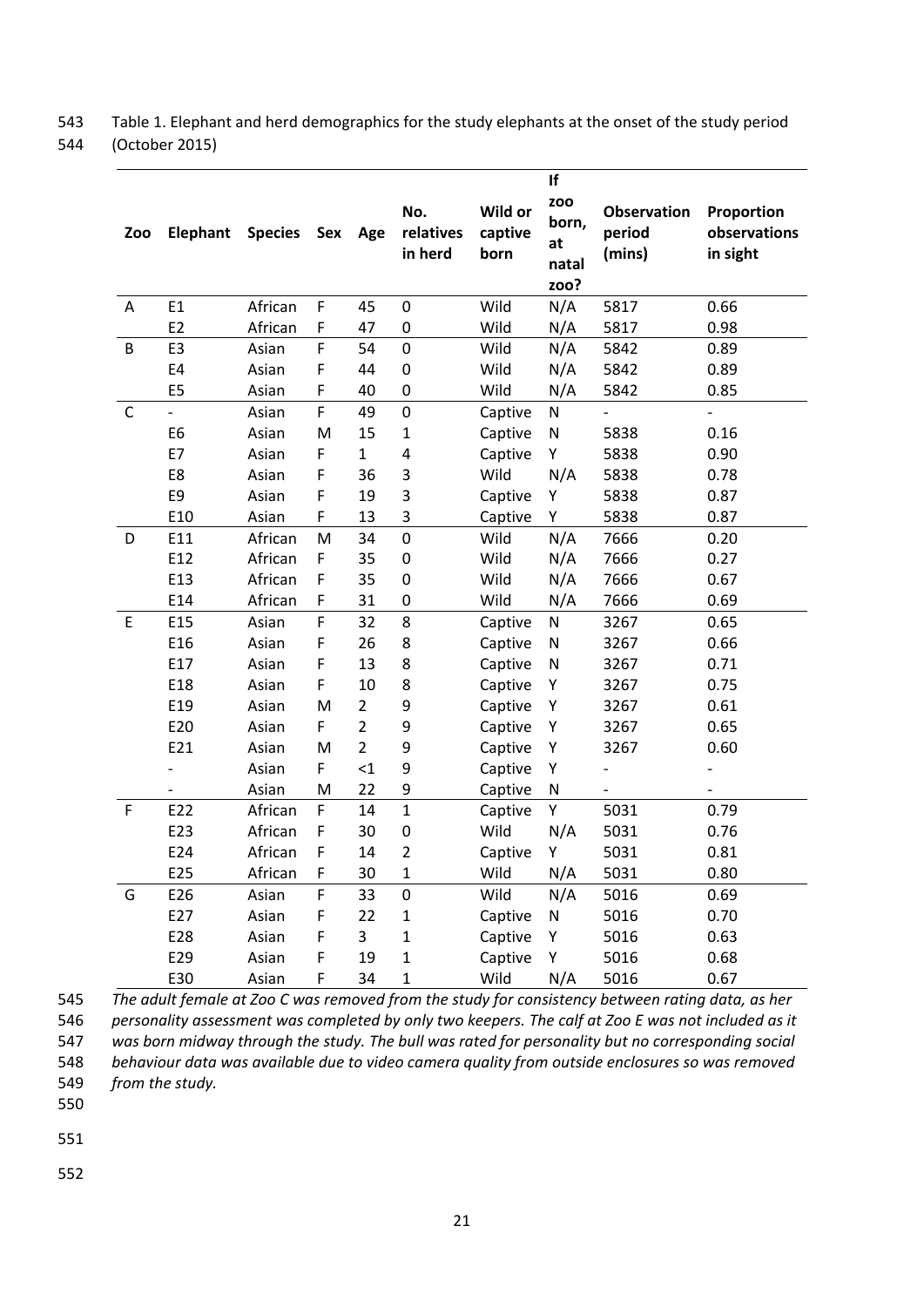# 553 Table 2. Elephant behaviour ethogram (based on Asher et al. 2015)

| <b>Behaviour</b> |                              |                              | <b>Description</b>                                                                                                                                                                                                                                                                                    |  |  |  |  |
|------------------|------------------------------|------------------------------|-------------------------------------------------------------------------------------------------------------------------------------------------------------------------------------------------------------------------------------------------------------------------------------------------------|--|--|--|--|
|                  |                              | Conspecific play             | Engaging in active play with another elephant,<br>including head-to-head sparring, trunk wrestling,<br>mounting, chasing and rolling on one another. Does<br>not include behaviours observed following an                                                                                             |  |  |  |  |
|                  | Positive                     |                              | agonistic encounter or courtship.                                                                                                                                                                                                                                                                     |  |  |  |  |
|                  | physical                     | Touching (trunk              | Touching another elephant with the trunk in a non-                                                                                                                                                                                                                                                    |  |  |  |  |
|                  |                              | to)                          | aggressive manner                                                                                                                                                                                                                                                                                     |  |  |  |  |
|                  |                              | Touching (body<br>to)        | Touching/rubbing another elephant with the body                                                                                                                                                                                                                                                       |  |  |  |  |
| Positive         |                              | Protecting                   | Standing over another elephant                                                                                                                                                                                                                                                                        |  |  |  |  |
|                  |                              | Huddling                     | Formation of a tight circle with calves at the nucleus.<br>Calves hidden in the middle, adults surrounding<br>them.                                                                                                                                                                                   |  |  |  |  |
|                  | Positive<br>non-             | Approach                     | Walking towards another elephant in a non-<br>threatening manner. Recipient stays in position<br>during and after the approach.<br>Trunk outstretched towards another elephant. Not                                                                                                                   |  |  |  |  |
|                  | physical                     | Approach with                |                                                                                                                                                                                                                                                                                                       |  |  |  |  |
|                  |                              | trunk                        | close enough to make physical contact.                                                                                                                                                                                                                                                                |  |  |  |  |
|                  |                              | Walking with                 | Walking side by side with another elephant                                                                                                                                                                                                                                                            |  |  |  |  |
|                  |                              | Following                    | Walking closely behind another elephant (within one<br>elephant body length)                                                                                                                                                                                                                          |  |  |  |  |
|                  |                              | Pushing                      | One elephant forces or pushes against the body<br>(usually the rump) of another elephant,<br>resulting in the elephant that is being pushed moving                                                                                                                                                    |  |  |  |  |
|                  |                              |                              | at least two steps                                                                                                                                                                                                                                                                                    |  |  |  |  |
|                  |                              | Pulling                      | Using the trunk to pull at another elephant in a non-                                                                                                                                                                                                                                                 |  |  |  |  |
|                  | Negative                     |                              | playful manner. May pull at the trunk or an                                                                                                                                                                                                                                                           |  |  |  |  |
|                  | physical                     |                              | accessible body part such as tusks/tushes or the tail.<br>An escalation of a push/pull incident into more                                                                                                                                                                                             |  |  |  |  |
|                  |                              | Sparring                     | physical aggression                                                                                                                                                                                                                                                                                   |  |  |  |  |
|                  |                              | Hitting/kicking              | Aggressive physical contact with the trunk or leg, e.g.<br>trunk strike or kicking out. A largely disciplinary<br>behaviour.                                                                                                                                                                          |  |  |  |  |
| Negative         |                              | Displace                     | Movement of one elephant results in another<br>elephant leaving its location (within 10 seconds) -<br>usually occurs when a more dominant elephant<br>approaches a more subordinate individual                                                                                                        |  |  |  |  |
|                  | Negative<br>non-<br>physical | Approach                     | Walking towards another elephant in an aggressive<br>or hostile manner (head held high, ears wide or<br>flapping). Receiving elephant may either respond to<br>this by standing as tall as possible, head raised, ears<br>flapping or turning away from/walking away from the<br>approaching elephant |  |  |  |  |
|                  |                              | Walking/turning<br>away from | Avoiding or shying away from elephants or people;<br>the individual either walks forwards away from or<br>backwards away from a particular elephant or person                                                                                                                                         |  |  |  |  |
|                  |                              | Frozen                       | Standing still and alert as another elephant<br>approaches                                                                                                                                                                                                                                            |  |  |  |  |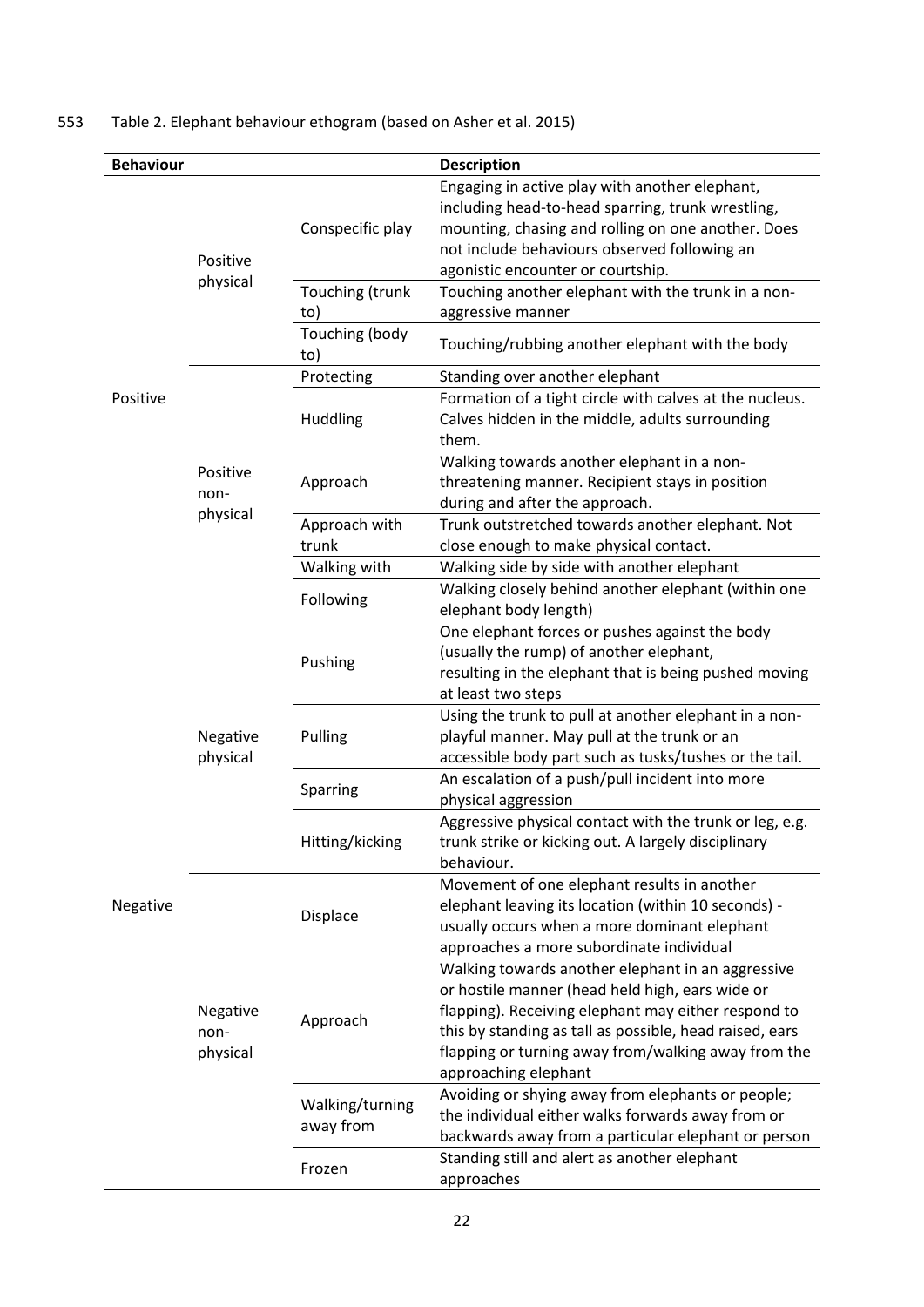|     |             | Move towards another elephant with the head held                                                            |
|-----|-------------|-------------------------------------------------------------------------------------------------------------|
|     | Charge/mock | high, pace usually quickens as individual gets closer                                                       |
|     | charge      | to the target elephant. In the case of a mock charge<br>the individual charging stops further away from the |
|     |             | target elephant.                                                                                            |
|     | Blocking    | Blocking from food source or other resource (e.g.                                                           |
| 554 |             | door)                                                                                                       |
| 555 |             |                                                                                                             |
| 556 |             |                                                                                                             |
| 557 |             |                                                                                                             |
| 558 |             |                                                                                                             |
| 559 |             |                                                                                                             |
| 560 |             |                                                                                                             |
| 561 |             |                                                                                                             |
| 562 |             |                                                                                                             |
| 563 |             |                                                                                                             |
| 564 |             |                                                                                                             |
| 565 |             |                                                                                                             |
| 566 |             |                                                                                                             |
| 567 |             |                                                                                                             |
| 568 |             |                                                                                                             |
| 569 |             |                                                                                                             |
| 570 |             |                                                                                                             |
| 571 |             |                                                                                                             |
| 572 |             |                                                                                                             |
| 573 |             |                                                                                                             |
| 574 |             |                                                                                                             |
| 575 |             |                                                                                                             |
| 576 |             |                                                                                                             |
| 577 |             |                                                                                                             |
| 578 |             |                                                                                                             |
| 579 |             |                                                                                                             |
| 580 |             |                                                                                                             |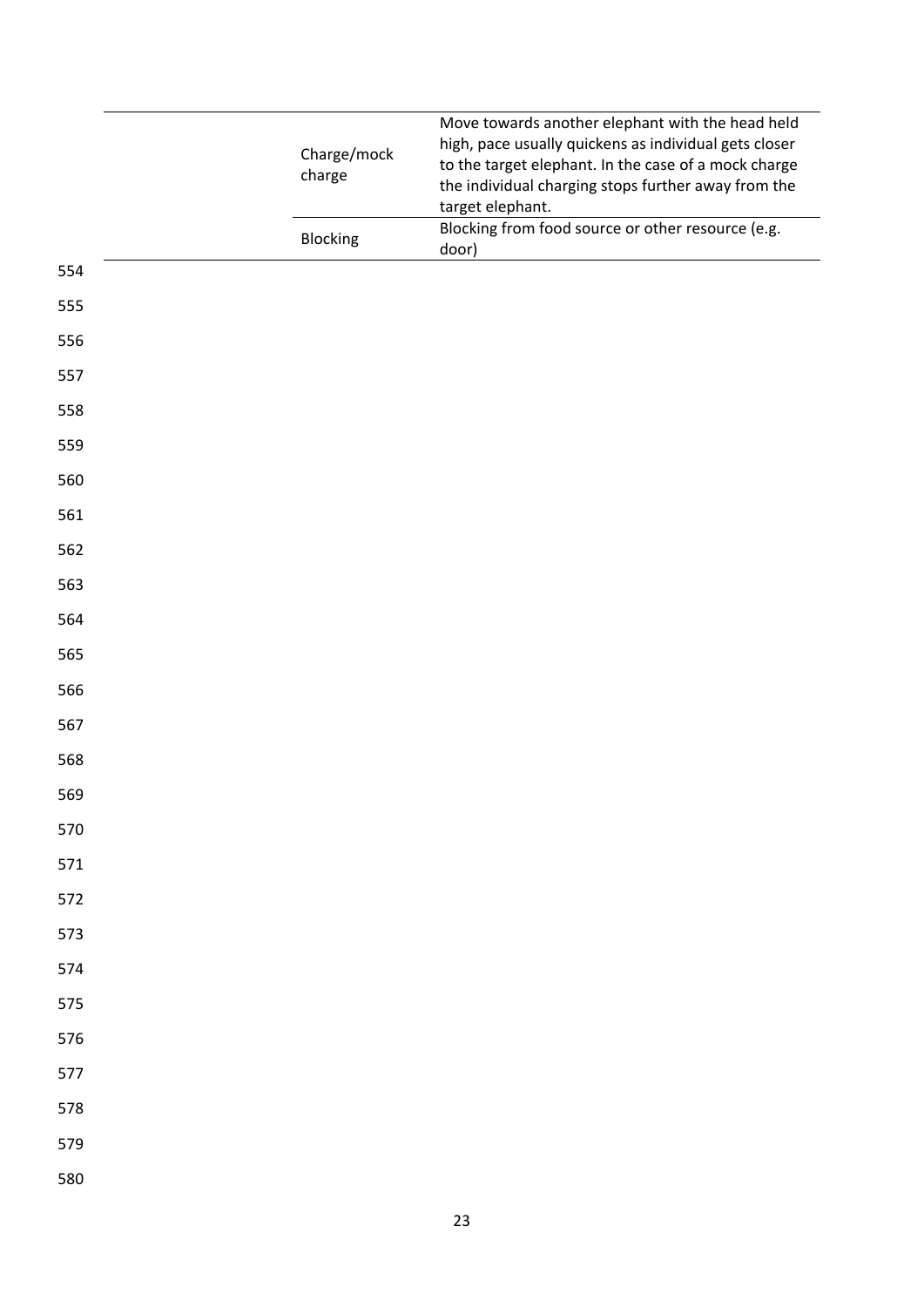581 Table 3. Adjective and behavioural definitions included in the elephant personality assessment sent<br>582 to keepers (n= 27) at the study zoos (n=7) to assess the profiles of their elephants (n=30)

| 582 | to keepers (n= 27) at the study zoos (n=7) to assess the profiles of their elephants (n=30) |  |  |
|-----|---------------------------------------------------------------------------------------------|--|--|
|-----|---------------------------------------------------------------------------------------------|--|--|

|     | Adjective                   | Definition                                                                                                                      |
|-----|-----------------------------|---------------------------------------------------------------------------------------------------------------------------------|
|     | Active                      | Has high motivation to be physically active                                                                                     |
|     | Adaptable                   | Quickly adapts to novel situations                                                                                              |
|     | Affectionate (keepers)      | Seeks close relationships to keepers                                                                                            |
|     | Affectionate (elephants)    | Seeks close relationships to elephants (please place two lines if there is a<br>difference for related or un-related elephants) |
|     | Aggressive                  | Causes harm or potential harm to conspecifics, e.g. displays, chases,<br>bites                                                  |
|     | Apprehensive                | Seems anxious; fears or avoids risk                                                                                             |
|     | Calm (unfamiliar people)    | Reacts to unfamiliar people in a calm and peaceful manner                                                                       |
|     | Calm (novel situations)     | Reacts to novel situations in a calm and peaceful manner                                                                        |
|     | Confident                   | Behaves in a positive, assured manner                                                                                           |
|     | Curious                     | Shows interest in novel objects                                                                                                 |
|     | Fearful (conspecifics)      | Retreats readily from conspecifics                                                                                              |
|     | Fearful (disturbances)      | Retreats readily from outside disturbances                                                                                      |
|     | Inquisitive                 | Explores new situations and tries to learn new things                                                                           |
|     | Mischievous                 | Shows a fondness for causing trouble in a playful way, e.g. sand kicking                                                        |
|     |                             | or trunk grabbing                                                                                                               |
|     | Playful (conspecifics)      | Initiates or readily engages in play with conspecifics                                                                          |
|     | Playful (objects)<br>Placid | Readily engages in play with objects<br>Reacts to conspecifics in an even, calm way; is not easily disturbed                    |
|     | Restless                    | Rarely relaxes, always walking or moving around the enclosure                                                                   |
|     | Sociable                    | seeks companionship of conspecifics                                                                                             |
|     | Solitary                    | Spends time alone                                                                                                               |
|     | Vigilant                    | Carefully watches or listens for possible dangers in the surroundings and                                                       |
|     |                             | easily becomes alerted                                                                                                          |
| 583 |                             |                                                                                                                                 |
| 584 |                             |                                                                                                                                 |
| 585 |                             |                                                                                                                                 |
| 586 |                             |                                                                                                                                 |
| 587 |                             |                                                                                                                                 |
| 588 |                             |                                                                                                                                 |
| 589 |                             |                                                                                                                                 |
| 590 |                             |                                                                                                                                 |
| 591 |                             |                                                                                                                                 |
| 592 |                             |                                                                                                                                 |
| 593 |                             |                                                                                                                                 |
| 594 |                             |                                                                                                                                 |
| 595 |                             |                                                                                                                                 |
| 596 |                             |                                                                                                                                 |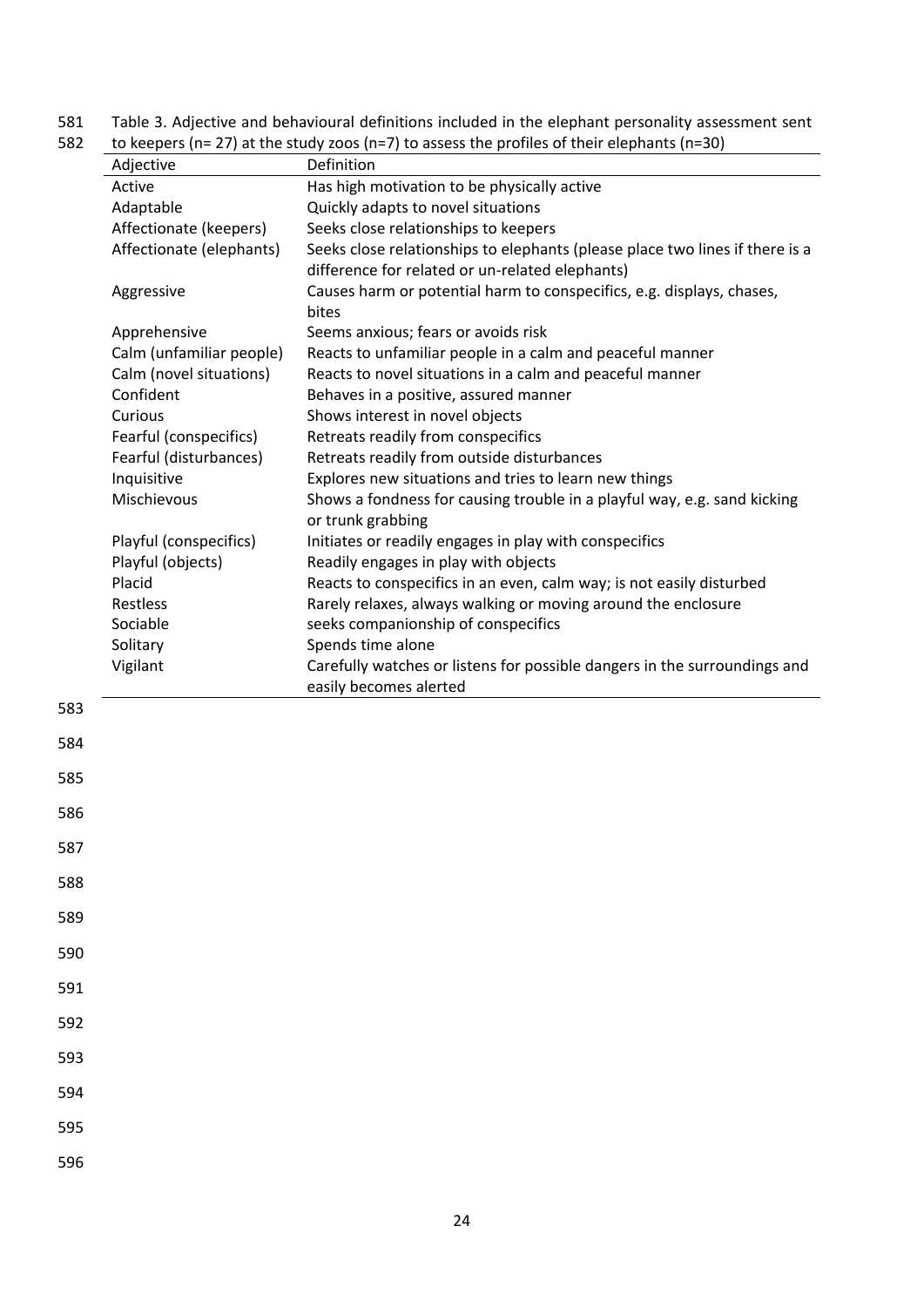597 Table 4. Intra-class correlation coefficient (ICC\*) scores for each personality adjective included in the

598 keeper assessment of elephant personality. Adjectives with an average ICC value of >0.4 were

599 entered into a PCA

|                             |         |         |         |         | $ICC*$ $(3, K)$ |         |         |                        |
|-----------------------------|---------|---------|---------|---------|-----------------|---------|---------|------------------------|
| Adjective                   | Zoo A   | Zoo B   | Zoo C   | Zoo D   | Zoo E           | Zoo F   | Zoo G   | Average<br>Score (1dp) |
| Active                      | 0.95    | 0.86    | 0.67    | 0.96    | 0.51            | 0.79    | 0.73    | 0.8                    |
| Adaptable                   | 0.92    | $-0.02$ | 0.01    | 0.72    | 0.40            | 0.59    | 0.57    | 0.5                    |
| Affectionate<br>(keepers)   | $-0.14$ | 0.55    | 0.12    | 0.95    | 0.74            | 0.80    | 0.37    | 0.5                    |
| Affectionate<br>(elephants) | 0.95    | 0.76    | 0.30    | 0.69    | 0.62            | 0.52    | 0.40    | 0.6                    |
| Aggressive                  | 0.47    | $-0.22$ | 0.44    | 0.02    | 0.75            | 0.74    | 0.94    | 0.4                    |
| Apprehensive<br>Calm        | 0.96    | 0.08    | $-0.11$ | $-0.01$ | 0.42            | 0.15    | $-0.08$ | 0.2                    |
| (unfamiliar<br>people)      | 0.18    | 0.7     | $-0.22$ | 0.88    | $-0.30$         | 0.75    | $-0.06$ | 0.3                    |
| Calm (novel<br>situations)  | 0.77    | 0.61    | 0.40    | 0.93    | $-0.02$         | 0.47    | 0.36    | 0.5                    |
| Confident                   | 0.95    | 0.56    | $-0.28$ | 0.73    | 0.45            | 0.24    | 0.04    | 0.4                    |
| Curious                     | 0.79    | $-0.08$ | 0.28    | $-0.25$ | 0.40            | 0.79    | 0.35    | 0.3                    |
| Fearful                     | 0.99    | 0.24    | 0.01    | 0.23    | 0.66            | 0.37    | 0.76    | 0.4                    |
| (conspecifics)              |         |         |         |         |                 |         |         |                        |
| Fearful                     | $-0.32$ | $-0.26$ | $-0.29$ | 0.01    | 0.15            | 0.26    | 0.16    | 0.0                    |
| (disturbances)              |         |         |         |         |                 |         |         |                        |
| Inquisitive                 | 0.92    | 0.01    | 0.58    | $-0.03$ | 0.50            | 0.82    | 0.36    | 0.5                    |
| Mischievous                 | 0.98    | 0.62    | 0.03    | $-0.13$ | 0.21            | 0.41    | 0.63    | 0.4                    |
| Playful                     | 0.59    | $-0.18$ | 0.69    | $-0.08$ | 0.86            | 0.76    | 0.60    | 0.5                    |
| (conspecifics)              |         |         |         |         |                 |         |         |                        |
| Playful                     | 0.75    | 0.50    | 0.60    | $-0.07$ | 0.74            | 0.55    | 0.42    | 0.5                    |
| (objects)                   |         |         |         |         |                 |         |         |                        |
| Placid                      | 0.85    | 0.36    | 0.08    | 0.47    | 0.52            | $-0.23$ | 0.08    | 0.3                    |
| Restless                    | $-0.18$ | 0.17    | 0.27    | 0.28    | 0.42            | $-0.08$ | 0.70    | 0.2                    |
| Sociable                    | 0.96    | 0.71    | 0.74    | 0.76    | 0.08            | 0.18    | 0.73    | 0.6                    |
| Solitary                    | 0.77    | 0.26    | 0.92    | 0.08    | 0.11            | 0.34    | 0.52    | 0.4                    |
| Vigilant                    | 0.66    | 0.22    | 0.01    | 0.40    | 0.60            | 0.77    | 0.40    | 0.4                    |

600 Values in bold indicate personality adjectives which were entered into a PCA<br>601 \*ICC refers to an intra-class correlation coefficient, which is used as a measur

\*ICC refers to an intra-class correlation coefficient, which is used as a measure of reliability between 602 raters

- 603
- 604
- 605
- 606

- 608
- 609
- 610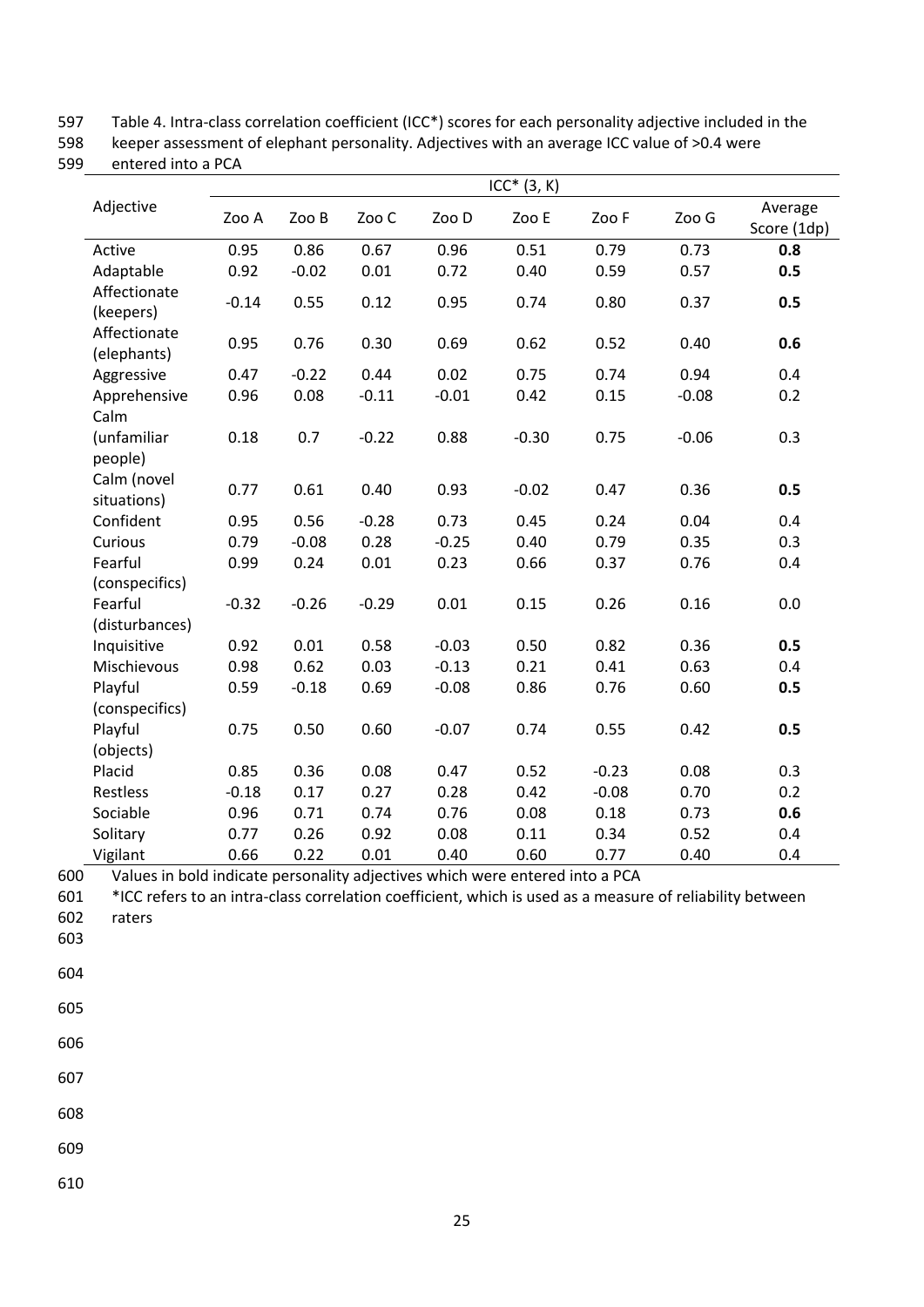611 Table 5. Factor loadings and communalities of the 21 personality adjectives in the keeper<br>612 guestionnaire with intra-class correlation coefficient (ICC) scores >0.4

|            | Personality<br>adjective    | Component 1<br>(Attentiveness)<br>$\alpha = 0.856$ | Component 2<br>(Sociable)<br>$\alpha = 0.857$ | Component 3<br>(Engaged with the<br>environment)<br>$\alpha$ = 0.459 | Communality |
|------------|-----------------------------|----------------------------------------------------|-----------------------------------------------|----------------------------------------------------------------------|-------------|
|            | Adaptable                   | 0.910                                              |                                               |                                                                      | 0.863       |
|            | Calm - novel<br>situations  | 0.873                                              |                                               |                                                                      | 0.778       |
|            | Active                      | 0.735                                              | 0.431                                         |                                                                      | 0.726       |
|            | Inquisitive                 | 0.578                                              |                                               | 0.568                                                                | 0.801       |
|            | Sociable                    |                                                    | 0.925                                         |                                                                      | 0.865       |
|            | Affectionate-<br>elephants  |                                                    | 0.878                                         |                                                                      | 0.802       |
|            | $Playful -$<br>conspecifics | 0.435                                              | 0.697                                         |                                                                      | 0.818       |
|            | Affectionate-<br>keepers    |                                                    |                                               | 0.838                                                                | 0.703       |
|            | Playful - objects           |                                                    | 0.447                                         | 0.658                                                                | 0.730       |
|            | Eigenvalue                  | 4.623                                              | 1.387                                         | 1.076                                                                |             |
|            | % of variance               | 51.4                                               | 15.4                                          | 12%                                                                  |             |
|            |                             | 0.857, component $3 = 0.459$ .                     |                                               |                                                                      |             |
| 617        |                             |                                                    |                                               |                                                                      |             |
| 618        |                             |                                                    |                                               |                                                                      |             |
| 619<br>620 |                             |                                                    |                                               |                                                                      |             |
| 621        |                             |                                                    |                                               |                                                                      |             |
| 622        |                             |                                                    |                                               |                                                                      |             |
| 623        |                             |                                                    |                                               |                                                                      |             |
| 624        |                             |                                                    |                                               |                                                                      |             |
| 625        |                             |                                                    |                                               |                                                                      |             |
| 626<br>627 |                             |                                                    |                                               |                                                                      |             |
| 628        |                             |                                                    |                                               |                                                                      |             |
| 629        |                             |                                                    |                                               |                                                                      |             |
| 630        |                             |                                                    |                                               |                                                                      |             |